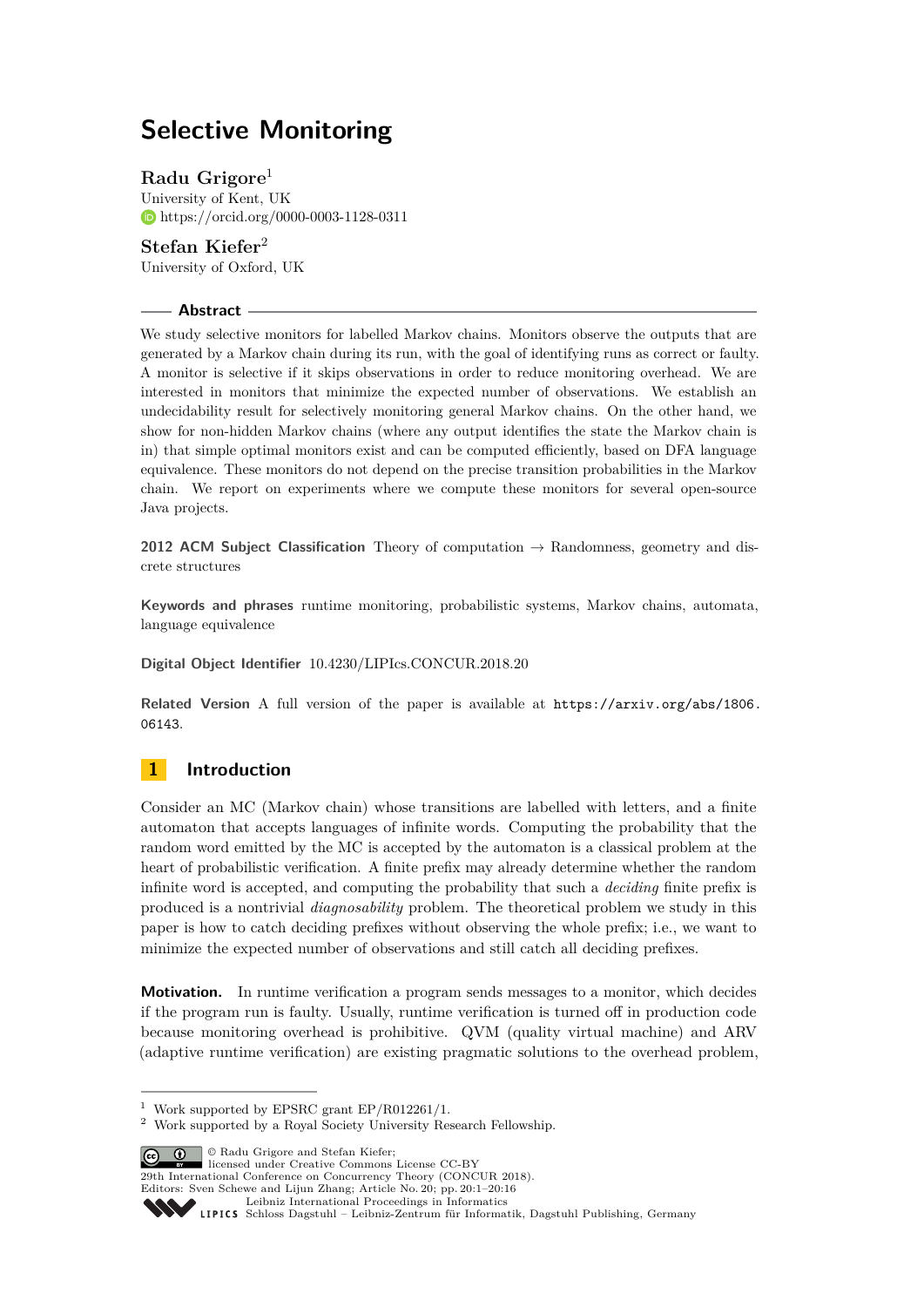## **20:2 Selective Monitoring**

which perform best-effort monitoring within a specified overhead budget [\[1,](#page-14-0) [3\]](#page-14-1). ARV relies on RVSE (runtime verification with state estimation) to also compute a probability that the program run is faulty [\[21,](#page-15-1) [15\]](#page-15-2). We take the opposite approach: we ask for the smallest overhead achievable without compromising precision at all.

**Previous Work.** Before worrying about the performance of a monitor, one might want to check if faults in a given system can be diagnosed at all. This problem has been studied under the term *diagnosability*, first for non-stochastic finite discrete event systems [\[19\]](#page-15-3), which are labelled transition systems. It was shown in [\[14\]](#page-15-4) that diagnosability can be checked in polynomial time, although the associated monitors may have exponential size. Later the notion of diagnosability was extended to stochastic discrete-event systems, which are labelled Markov chains [\[22\]](#page-15-5). Several notions of diagnosability in stochastic systems exist, and some of them have several names, see, e.g., [\[20,](#page-15-6) [4\]](#page-14-2) and the references therein. Bertrand et al. [\[4\]](#page-14-2) also compare the notions. For instance, they show that for one variant of the problem (referred to as A-diagnosability or SS-diagnosability or IF-diagnosability) a previously proposed polynomial-time algorithm is incorrect, and prove that this notion of diagnosability is PSPACE-complete. Indeed, most variants of diagnosability for stochastic systems are PSPACE-complete [\[4\]](#page-14-2), with the notable exception of AA-diagnosability (where the monitor is allowed to diagnose wrongly with arbitrarily small probability), which can be solved in polynomial time [\[5\]](#page-14-3).

**Selective Monitoring.** In this paper, we seem to make the problem harder: since observations by a monitor come with a performance overhead, we allow the monitor to skip observations. In order to decide how many observations to skip, the monitor employs an *observation policy*. Skipping observations might decrease the probability of deciding (whether the current run of the system is faulty or correct). We do not study this tradeoff: we require policies to be *feasible*, i.e., the probability of deciding must be as high as under the policy that observes everything. We do not require the system to be diagnosable; i.e., the probability of deciding may be less than 1. Checking whether the system is diagnosable is PSPACE-complete ([\[4\]](#page-14-2), Theorem [8\)](#page-6-0).

**The Cost of Decision in General Markov Chains.** The *cost* (of decision) is the number of observations that the policy makes during a run of the system. We are interested in minimizing the expected cost among all feasible policies. We show that if the system is diagnosable then there exists a policy with finite expected cost, i.e., the policy may stop observing after finite expected time. (The converse is not true.) Whether the infimum cost (among feasible policies) is finite is also PSPACE-complete (Theorem [14\)](#page-7-0). Whether there is a feasible policy whose expected cost is smaller than a given threshold is undecidable (Theorem [15\)](#page-7-1), even for diagnosable systems.

**Non-Hidden Markov Chains.** We identify a class of MCs, namely non-hidden MCs, where the picture is much brighter. An MC is called *non-hidden* when each label identifies the state. Non-hidden MCs are always diagnosable. Moreover, we show that *maximally procrastinating* policies are (almost) optimal (Theorem [27\)](#page-11-0). A policy is called maximally procrastinating when it skips observations up to the point where one further skip would put a decision on the current run in question. We also show that one can construct an (almost) optimal maximally procrastinating policy in polynomial time. This policy *does not depend* on the exact probabilities in the MC, although the expected cost under that policy does. That is, we efficiently construct a policy that is (almost) optimal regardless of the transition probabilities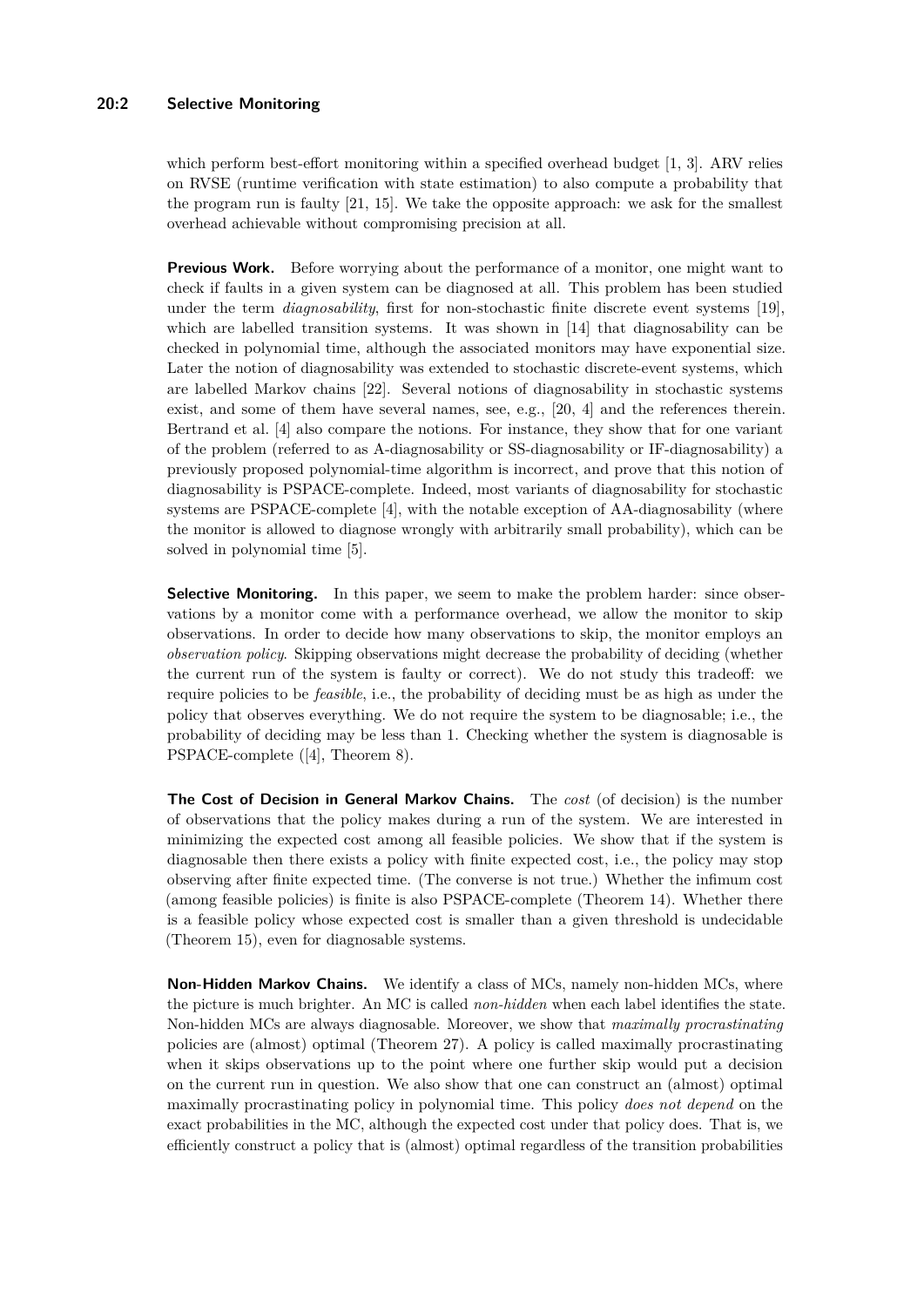on the MC transitions. We also show that the infimum cost (among all feasible policies) can be computed in polynomial time (Theorem [28\)](#page-11-1). Underlying these results is a theory based on automata, in particular, checking language equivalence of DFAs.

**Experiments.** We evaluated the algorithms presented in this paper by implementing them in Facebook Infer, and trying them on 11 of the most forked Java projects on GitHub. We found that, on average, selective monitoring can reduce the number of observations to a half.

## **2 Preliminaries**

Let S be a finite set. We view elements of  $\mathbb{R}^S$  as *vectors*, more specifically as row vectors. We write **1** for the all-1 vector, i.e., the element of  $\{1\}^S$ . For a vector  $\mu \in \mathbb{R}^S$ , we denote by  $\mu^{\mathsf{T}}$  its transpose, a column vector. A vector  $\mu \in [0,1]^S$  is a *distribution over S* if  $\mu \mathbf{1}^{\mathsf{T}} = 1$ . For  $s \in S$  we write  $e_s$  for the (*Dirac*) distribution over *S* with  $e_s(s) = 1$  and  $e_s(t) = 0$ for  $t \in S \setminus \{s\}$ . We view elements of  $\mathbb{R}^{S \times S}$  as *matrices*. A matrix  $M \in [0,1]^{S \times S}$  is called stochastic if each row sums up to one, i.e.,  $M\mathbf{1}^{\mathsf{T}} = \mathbf{1}^{\mathsf{T}}$ .

For a finite alphabet  $\Sigma$ , we write  $\Sigma^*$  and  $\Sigma^{\omega}$  for the finite and infinite words over  $\Sigma$ , respectively. We write  $\varepsilon$  for the empty word. We represent languages  $L \subseteq \Sigma^{\omega}$  using deterministic finite automata, and we represent probability measures Pr over Σ *<sup>ω</sup>* using Markov chains.

A (discrete-time, finite-state, labelled) *Markov chain (MC)* is a quadruple  $(S, \Sigma, M, s_0)$ where *S* is a finite set of states,  $\Sigma$  a finite alphabet,  $s_0$  an initial state, and  $M : \Sigma \to [0,1]^{S \times S}$ specifies the transitions, such that  $\sum_{a \in \Sigma} M(a)$  is a stochastic matrix. Intuitively, if the MC is in state *s*, then with probability  $M(a)(s, s')$  it emits *a* and moves to state *s'*. For the complexity results in this paper, we assume that all numbers in the matrices  $M(a)$  for *a* ∈ Σ are rationals given as fractions of integers represented in binary. We extend *M* to the mapping  $M : \Sigma^* \to [0,1]^{S \times S}$  with  $M(a_1 \cdots a_k) = M(a_1) \cdots M(a_k)$  for  $a_1, \ldots, a_k \in \Sigma$ . Intuitively, if the MC is in state *s* then with probability  $M(u)(s, s')$  it emits the word  $u \in \Sigma^*$ and moves (in |*u*| steps) to state *s'*. An MC is called *non-hidden* if for each  $a \in \Sigma$  all non-zero entries of  $M(a)$  are in the same column. Intuitively, in a non-hidden MC, the emitted letter identifies the next state. An MC  $(S, \Sigma, M, s_0)$  defines the standard probability measure Pr over  $\Sigma^{\omega}$ , uniquely defined by assigning probabilities to cylinder sets  $\{u\}\Sigma^{\omega}$ , with  $u \in \Sigma^*$ , as follows:

 $\Pr(\{u\}\Sigma^{\omega}) \coloneqq e_{s_0}M(u)\mathbf{1}^{\mathsf{T}}$ 

A *deterministic finite automaton (DFA)* is a quintuple  $(Q, \Sigma, \delta, q_0, F)$  where  $Q$  is a finite set of states,  $\Sigma$  a finite alphabet,  $\delta: Q \times \Sigma \to Q$  a transition function,  $q_0$  an initial state, and  $F \subseteq Q$  a set of accepting states. We extend  $\delta$  to  $\delta: Q \times \Sigma^* \to Q$  as usual. A DFA defines a language  $L \subseteq \Sigma^{\omega}$  as follows:

 $L := \{ w \in \Sigma^{\omega} \mid \delta(q_0, u) \in F \text{ for some prefix } u \text{ of } w \}$ 

Note that we do not require accepting states to be visited infinitely often: just once suffices. Therefore we can and will assume without loss of generality that there is  $f$  with  $F = \{f\}$ and  $\delta(f, a) = f$  for all  $a \in \Sigma$ .

For the rest of the paper we fix an MC  $\mathcal{M} = (S, \Sigma, M, s_0)$  and a DFA  $\mathcal{A} = (Q, \Sigma, \delta, q_0, F)$ . We define their composition as the MC  $\mathcal{M} \times \mathcal{A} := (S \times Q, \Sigma, M', (s_0, q_0))$  where  $M'(a)((s, q),$  $(s', q')$  equals  $M(a)(s, s')$  if  $q' = \delta(q, a)$  and 0 otherwise. Thus, M and  $M \times A$  induce the same probability measure Pr.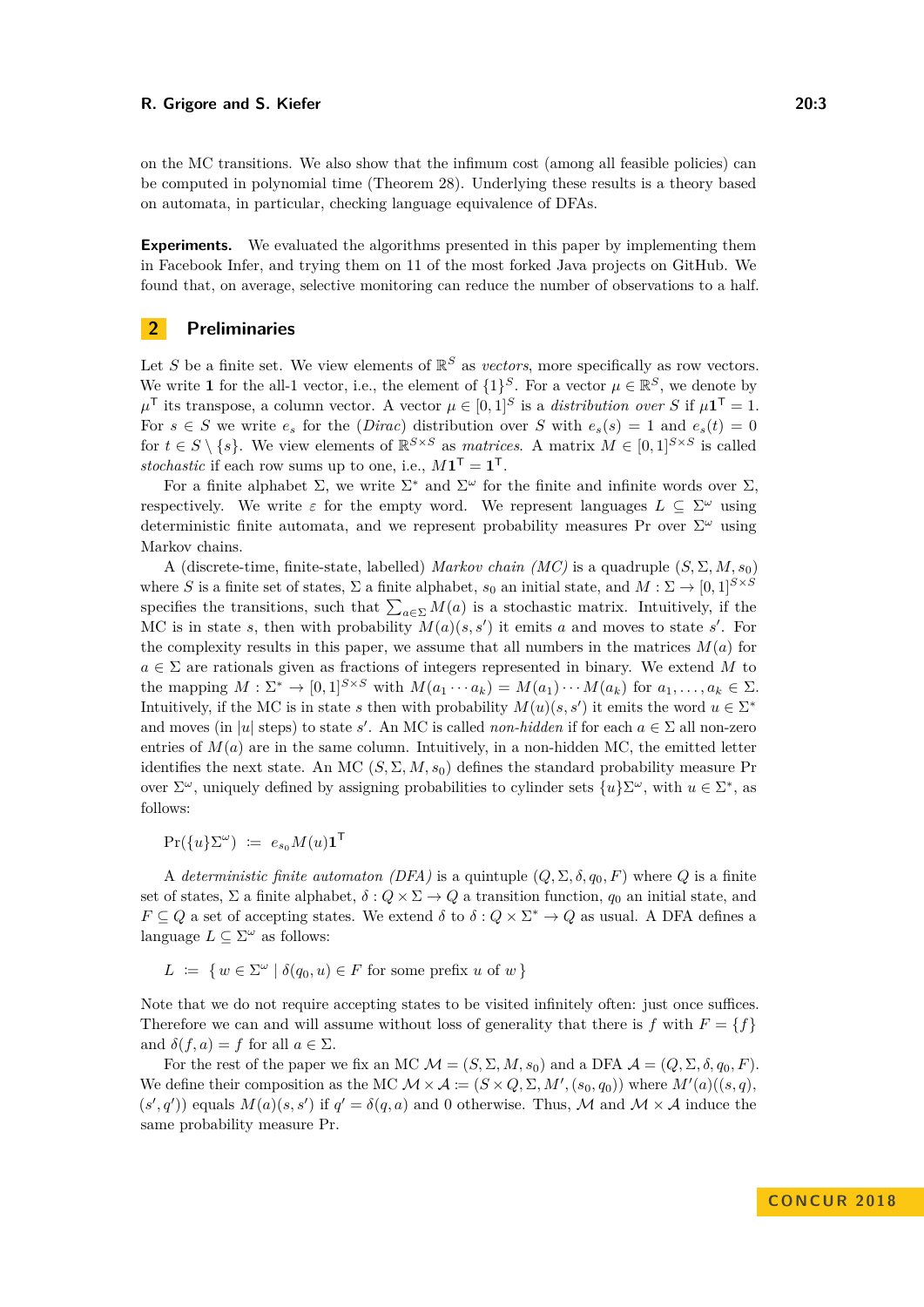#### **20:4 Selective Monitoring**

An *observation*  $o \in \Sigma_{\perp}$  is either a letter or the special symbol  $\perp \notin \Sigma$ , which stands for "not seen". An *observation policy*  $\rho : \Sigma_{\perp}^* \to \{0,1\}$  is a (not necessarily computable) function that, given the observations made so far, says whether we should observe the next letter. An observation policy  $\rho$  determines a projection  $\pi_{\rho}: \Sigma^{\omega} \to \Sigma_{\perp}^{\omega}$ : we have  $\pi_{\rho}(a_1 a_2 \dots) = o_1 o_2 \dots$ when

$$
o_{n+1} = \begin{cases} a_{n+1} & \text{if } \rho(o_1 \dots o_n) = 1 \\ \perp & \text{if } \rho(o_1 \dots o_n) = 0 \end{cases}
$$
 for all  $n \ge 0$ 

We denote the *see-all policy* by  $\bullet$ ; thus,  $\pi_{\bullet}(w) = w$ .

In the rest of the paper we reserve *a* for letters, *o* for observations, *u* for finite words, *w* for infinite words, *υ* for finite observation prefixes, *s* for states from an MC, and *q* for states from a DFA. We write *o*<sup>1</sup> ∼ *o*<sup>2</sup> when *o*<sup>1</sup> and *o*<sup>2</sup> are the same or at least one of them is  $\perp$ . We lift this relation to (finite and infinite) sequences of observations (of the same length). We write  $w \geq v$  when  $u \sim v$  holds for the length-|v| prefix u of w.

We say that *v* is *negatively deciding* when  $Pr({w \geq v \mid w \in L}) = 0$ . Intuitively, *v* is negatively deciding when *υ* is incompatible (up to a null set) with *L*. Similarly, we say that *υ* is *positively deciding* when  $Pr({w \geq v | w \notin L}) = 0$ . An observation prefix *v* is *deciding* when it is positively or negatively deciding. An observation policy  $\rho$  *decides w* when  $\pi$ <sup>*ρ*</sup>(*w*) has a deciding prefix. A *monitor* is an interactive algorithm that implements an observation policy: it processes a stream of letters and, after each letter, it replies with one of "yes", "no", or "skip *n* letters", where  $n \in \mathbb{N} \cup \{\infty\}.$ 

<span id="page-3-0"></span> $\blacktriangleright$  **Lemma 1.** For any *w*, *if some policy decides w then*  $\blacktriangleright$  *decides w.* 

**Proof.** Let *ρ* decide *w*. Then there is a deciding prefix *v* of  $\pi$ <sub>*ρ*</sub>(*w*). Suppose *v* is positively deciding, i.e.,  $Pr({w' \geq v \mid w' \notin L}) = 0$ . Let *u* be the length-|*v*| prefix of *w*. Then  $Pr({w \geq u \mid w' \notin L}) = 0$ , since *v* can be obtained from *u* by possibly replacing some letters with  $\perp$ . Hence *u* is also positively deciding. Since *u* is a prefix of  $w = \pi_{\bullet}(w)$ , we have that  $\bullet$ decides  $w$ . The case where  $v$  is negatively deciding is similar.

It follows that  $\max_{\rho} \Pr(\{w \mid \rho \text{ decides } w\}) = \Pr(\{w \mid \bullet \text{ decides } w\})$ . We say that a policy  $\rho$ is *feasible* when it also attains the maximum, i.e., when

 $Pr({w | \rho \text{ decides } w}) = Pr({w | \bullet \text{ decides } w}).$ 

Equivalently,  $\rho$  is feasible when  $Pr({w \mid \bullet \text{ decides } w \text{ implies } \rho \text{ decides } w}) = 1$ , i.e., almost all words that are decided by the see-all policy are also decided by  $\rho$ . If  $v = o_1 o_2 \ldots$  is the shortest prefix of  $\pi_{\rho}(w)$  that is deciding, then the *cost of decision*  $C_{\rho}(w)$  is  $\sum_{k=0}^{|v|-1} \rho(o_1 \ldots o_k)$ . This paper is about finding feasible observation policies  $\rho$  that minimize  $\text{Ex}(C_{\rho})$ , the expectation of the cost of decision with respect to Pr.

## **3 Qualitative Analysis of Observation Policies**

In this section we study properties of observation policies that are qualitative, i.e., not directly related to the cost of decision. We focus on properties of observation prefixes that a policy may produce.

## **Observation Prefixes**

We have already defined deciding observation prefixes. We now define several other types of prefixes: enabled, confused, very confused, and finitary. A prefix *υ* is *enabled* if it occurs with positive probability,  $Pr({w \geq v}) > 0$ . Intuitively, the other types of prefixes *v* are defined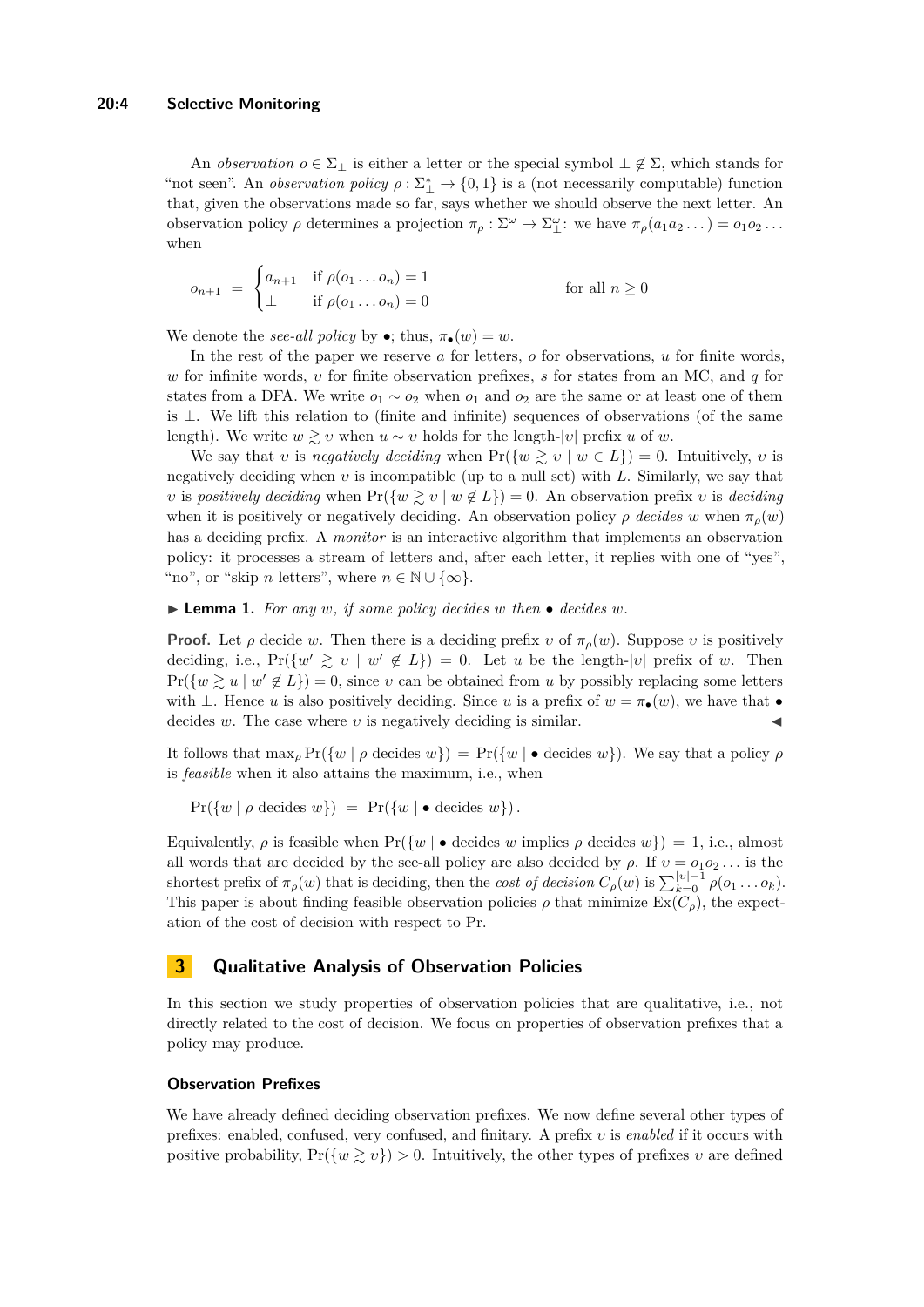in terms of what would happen if we were to observe all from now on: if it is not almost sure that eventually a deciding prefix is reached, then we say *υ* is confused; if it is almost sure that a deciding prefix will not be reached, then we say *υ* is very confused; if it is almost sure that eventually a deciding or very confused prefix is reached, then we say *υ* is finitary. To say this formally, let us make a few notational conventions: for an observation prefix *υ*, we write  $Pr(v)$  as a shorthand for  $Pr({w \mid u \sim v})$ ; for a set  $\Upsilon$  of observation prefixes, we write Pr( $\Upsilon$ ) as a shorthand for Pr( $\bigcup_{v \in \Upsilon} \{ uw \mid u \sim v \}$ ). With these conventions, we define: **1.** *υ* is *confused* when  $Pr({\{vu \mid vu \text{ deciding }\}) < Pr(v)$ 

- **2.** *υ* is *very confused* when  $Pr({\{vu | vu | vu\}}) = 0$
- **3.** *υ* is *finitary* when  $Pr({\{vu | vu | vu\}})$  deciding or very confused  $) = Pr(v)$

Observe that (a) confused implies enabled, (b) deciding implies not confused, and (c) enabled and very confused implies confused. The following are alternative equivalent definitions:

- **1.** *v* is *confused* when  $Pr({\{uw \mid u \sim v, \text{ no prefix of } vw \text{ is deciding }\}) > 0$
- **2.** *υ* is *very confused* when  $vu'$  is non-deciding for all enabled  $vu'$

3. v is *finitary* when 
$$
Pr({uw | u \sim v, no prefix of vw is deciding or very confused}) = 0
$$

<span id="page-4-0"></span>▶ Example 2. Consider the MC and the DFA depicted here:



All observation prefixes that do not start with *b* are enabled. The observation prefixes *ab* and ⊥*b* and, in fact, all observation prefixes that contain *b*, are positively deciding. For all  $n \in \mathbb{N}$  we have  $Pr(\{w \ge a^n \mid w \in L\}) > 0$  and  $Pr(\{w \ge a^n \mid w \notin L\}) > 0$ , so  $a^n$  is not deciding. If the MC takes the right transition first then almost surely it emits *b* at some point. Thus  $Pr({aaa \cdots}) = \frac{1}{2}$ . Hence  $\varepsilon$  is confused. In this example only non-enabled observation prefixes are very confused. It follows that  $\varepsilon$  is not finitary.

#### **Beliefs**

For any *s* we write  $Pr_s$  for the probability measure of the MC  $M_s$  obtained from M by making *s* the initial state. For any *q* we write  $L_q \subseteq \Sigma^\omega$  for the language of the DFA  $\mathcal{A}_q$ obtained from  $A$  by making  $q$  the initial state. We call a pair  $(s, q)$  *negatively deciding* when  $\Pr_s(L_q) = 0$ ; similarly, we call  $(s, q)$  *positively deciding* when  $\Pr_s(L_q) = 1$ . A subset of  $S \times Q$ is called *belief*. We call a belief *negatively* (*positively*, respectively) *deciding* when all its elements are. We fix the notation  $B_0 := \{(s_0, q_0)\}\$  (for the *initial belief*) for the remainder of the paper. Define the *belief NFA* as the NFA  $\mathcal{B} = (S \times Q, \Sigma_{\perp}, \Delta, B_0, \emptyset)$  with:

$$
\Delta((s,q),a) = \{(s',q') \mid M(a)(s,s') > 0, \ \delta(q,a) = q'\} \quad \text{for } a \in \Sigma
$$
  

$$
\Delta((s,q),\bot) = \bigcup_{a \in \Sigma} \Delta((s,q),a)
$$

We extend the transition function  $\Delta : (S \times Q) \times \Sigma_{\perp} \to 2^{S \times Q}$  to  $\Delta : 2^{S \times Q} \times \Sigma_{\perp}^* \to 2^{S \times Q}$  in the way that is usual for NFAs. Intuitively, if belief *B* is the set of states where the product  $M \times A$  could be now, then  $\Delta(B, v)$  is the belief adjusted by additionally observing *v*. To reason about observation prefixes *υ* algorithmically, it will be convenient to reason about the belief  $\Delta(B_0, v)$ .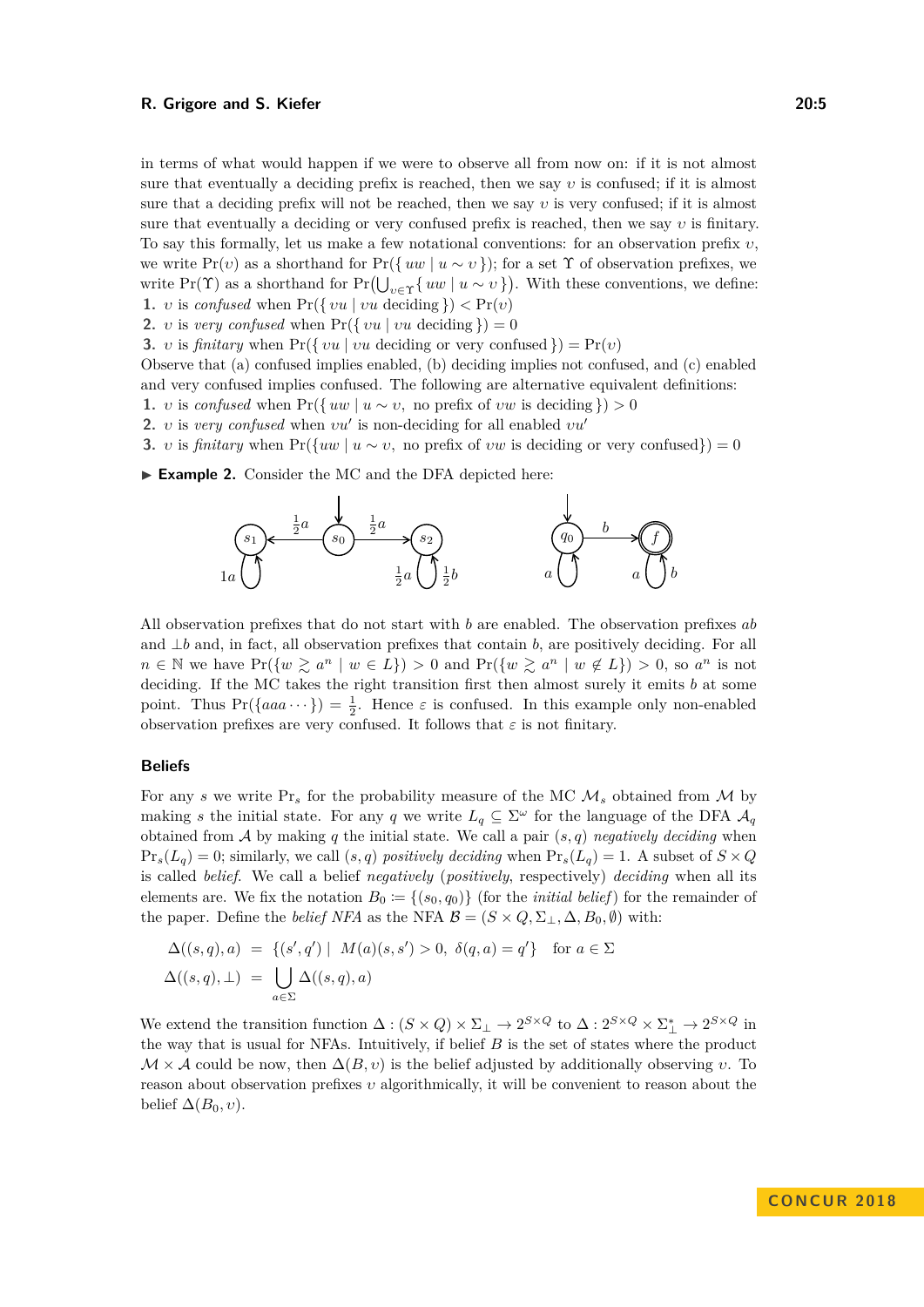We define confused, very confused, and finitary beliefs as follows:

- **1.** *B* is *confused* when  $Pr_s({\{uw \mid \Delta(B, u) \text{ deciding }\}) < 1$  for some  $(s, q) \in B$
- **2.** *B* is *very confused* when  $\Delta(B, u)$  is empty or not deciding for all *u*
- **3.** *B* is *finitary* when  $\Pr_s({\{uw \mid \Delta(B, u) \text{ deciding or very confused }\}) = 1$  for all  $(s, q) \in B$

► **Example 3.** In Example [2](#page-4-0) we have  $B_0 = \{(s_0, q_0)\}\)$ , and  $\Delta(B_0, a^n) = \{(s_1, q_0), (s_2, q_0)\}\)$  for all  $n \ge 1$ , and  $\Delta(B_0, b) = \emptyset$ , and  $\Delta(B_0, a\perp) = \{(s_1, q_0), (s_2, q_0), (s_2, f)\}\)$ , and  $\Delta(B_0, \perp \nu) =$  $\{(s_2, f)\}\$ for all *v* that contain *b*. The latter belief  $\{(s_2, f)\}\$ is positively deciding. We have  $\Pr_{s_1}(\{uw \mid \Delta(\{(s_1, q_0)\}, u) \text{ is deciding}\}) = 0$ , so any belief that contains  $(s_1, q_0)$  is confused. Also, *B*<sub>0</sub> is confused as  $Pr_{s_0}(\{uw \mid \Delta(\{(s_0, q_0)\}, u) \text{ is deciding}\}) = \frac{1}{2}$ .

#### **Relation Between Observation Prefixes and Beliefs**

By the following lemma, the corresponding properties of observation prefixes and beliefs are closely related.

- <span id="page-5-1"></span>I **Lemma 4.** *Let υ be an observation prefix.*
- **1.** *υ is enabled if and only if*  $\Delta(B_0, v) \neq \emptyset$ *.*
- **2.** *<i>v is negatively deciding if and only if*  $\Delta(B_0, v)$  *is negatively deciding.*
- **3.** *<i>υ is positively deciding if and only if*  $\Delta(B_0, v)$  *is positively deciding.*
- **4.** *v is confused if and only if*  $\Delta(B_0, v)$  *is confused.*
- **5.** *<i>υ is very confused if and only if*  $\Delta(B_0, v)$  *is very confused.*
- **6.** *υ is finitary if and only if*  $\Delta(B_0, v)$  *is finitary.*

<span id="page-5-0"></span>The following lemma gives complexity bounds for computing these properties.

I **Lemma 5.** *Let υ be an observation prefix, and B a belief.*

- **1.** *Whether υ is enabled can be decided in P.*
- **2.** *Whether υ (or B) is negatively deciding can be decided in P.*
- **3.** *Whether υ (or B) is positively deciding can be decided in P.*
- **4.** *Whether υ (or B) is confused can be decided in PSPACE.*
- **5.** *Whether υ (or B) is very confused can be decided in PSPACE.*
- **6.** *Whether υ (or B) is finitary can be decided in PSPACE.*

**Proof sketch.** The belief NFA  $\beta$  and the MC  $\mathcal{M} \times \mathcal{A}$  can be computed in polynomial time (even in deterministic logspace). For items 1–3, there are efficient graph algorithms that search these product structures. For instance, to show that a given pair  $(s_1, q_1)$  is not negatively deciding, it suffices to show that  $\beta$  has a path from  $(s_1, q_1)$  to a state  $(s_2, f)$  for some *s*2. This can be checked in polynomial time (even in NL).

For items 4–6, one searches the (exponential-sized) product of M and the *determinization* of B. This can be done in PSPACE. For instance, to show that a given belief *B* is confused, it suffices to show that there are  $(s_1, q_1) \in B$  and  $u_1$  and  $s_2$  such that M has a  $u_1$ -labelled path from  $s_1$  to  $s_2$  such that there do *not* exist  $u_2$  and  $s_3$  such that M has a  $u_2$ -labelled path from  $s_2$  to  $s_3$  such that  $\Delta(B, u_1u_2)$  is deciding. This can be checked in NPSPACE = PSPACE by nondeterministically guessing paths in the product of  $\mathcal M$  and the determinization of  $\mathcal B$ .

### **Diagnosability**

We call a policy a *diagnoser* when it decides almost surely.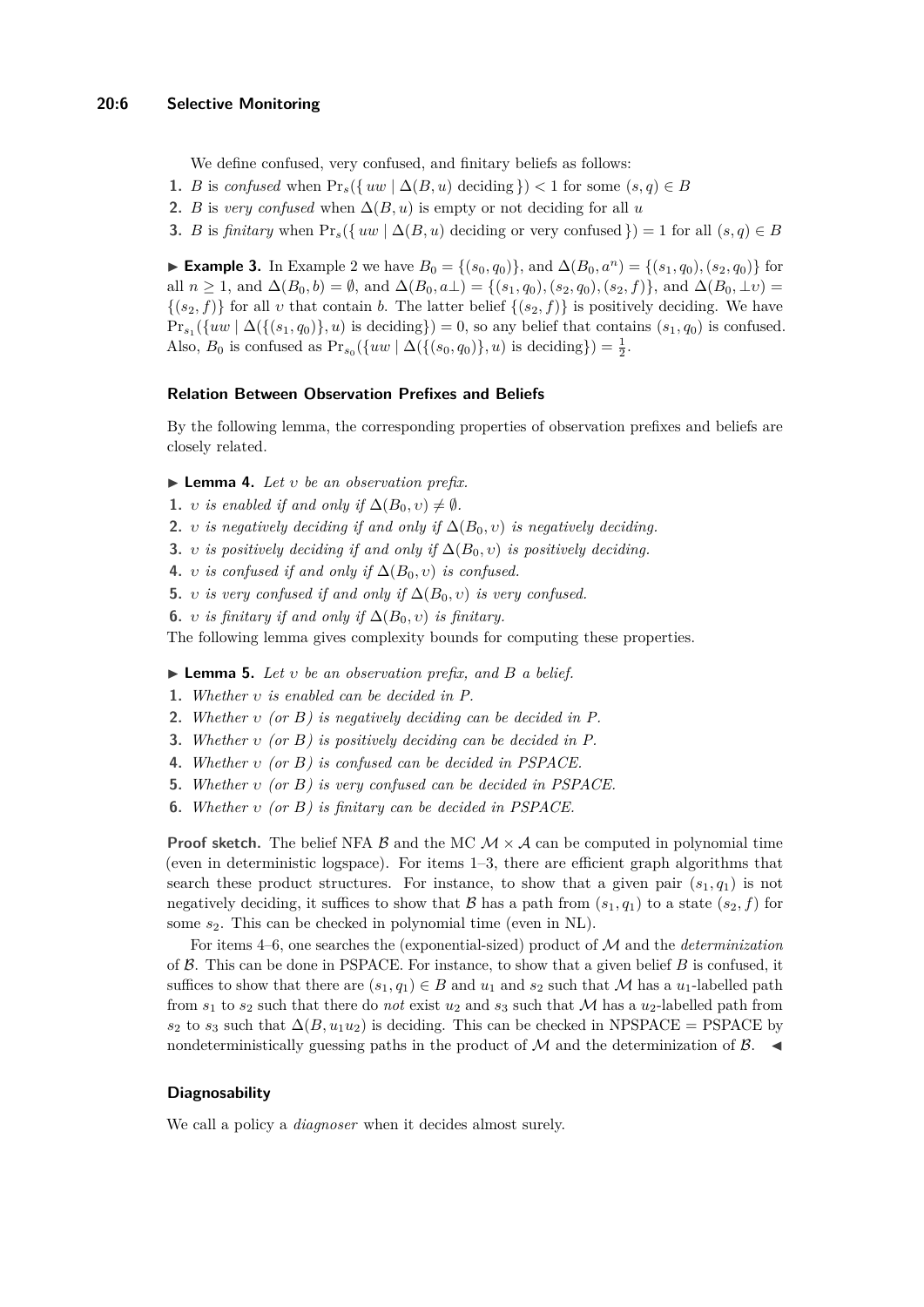► **Example 6.** In Example [2](#page-4-0) a diagnoser does not exist. Indeed, the policy • does not decide when the MC takes the left transition, and decides (positively) almost surely when the MC takes the right transition in the first step. Hence  $Pr({w \mid \bullet \text{ decides } w}) = Pr(\Sigma^*{{b}}\Sigma^{\omega}) = \frac{1}{2}$ . So • is not a diagnoser. By Lemma [1,](#page-3-0) it follows that there is no diagnoser.

<span id="page-6-1"></span>Diagnosability can be characterized by the notion of confusion:

**Proposition 7.** *There exists a diagnoser if and only if*  $\varepsilon$  *is not confused.* 

<span id="page-6-0"></span>The following proposition shows that diagnosability is hard to check.

I **Theorem 8** (cf. [\[4,](#page-14-2) Theorem 6])**.** *Given an MC* M *and a DFA* A*, it is PSPACE-complete to check if there exists a diagnoser.*

Theorem [8](#page-6-0) essentially follows from a result by Bertrand et al. [\[4\]](#page-14-2). They study several different notions of diagnosability; one of them (*FA-diagnosability*) is very similar to our notion of diagnosability. There are several small differences; e.g., their systems are not necessarily products of an MC and a DFA. Therefore we give a self-contained proof of Theorem [8.](#page-6-0)

**Proof sketch.** By Proposition [7](#page-6-1) it suffices to show PSPACE-completeness of checking whether  $\varepsilon$  is confused. Membership in PSPACE follows from Lemma [5.](#page-5-0)4. For hardness we reduce from the following problem: given an NFA  $U$  over  $\Sigma = \{a, b\}$  where all states are initial and accepting, does  $U$  accept all (finite) words? This problem is PSPACE-complete [\[16,](#page-15-7) Lemma  $6$ ].

#### **Allowing Confusion**

We say an observation policy *allows confusion* when, with positive probability, it produces an observation prefix  $v\bot$  such that  $v\bot$  is confused but *v* is not.

<span id="page-6-2"></span>I **Proposition 9.** *A feasible observation policy does not allow confusion.*

Hence, in order to be feasible, a policy must observe when it would get confused otherwise. In § [5](#page-7-2) we show that in the non-hidden case there is almost a converse of Proposition [9;](#page-6-2) i.e., in order to be feasible, a policy need not do much more than not allow confusion.

## **4 Analyzing the Cost of Decision**

In this section we study the computational complexity of finding feasible policies that minimize the expected cost of decision. We focus on the decision version of the problem: *Is there a feasible policy whose expected cost is smaller than a given threshold?* Define:

$$
c_{\mathit{inf}} \ := \ \inf_{\text{feasible } \rho} \, \mathrm{Ex}(C_\rho)
$$

Since the see-all policy • never stops observing, we have  $Pr(C_{\bullet} = \infty) = 1$ , so  $Ex(C_{\bullet}) = \infty$ . However, once an observation prefix *υ* is deciding or very confused, there is no point in continuing observation. Hence, we define a *light see-all* policy ◦, which observes until the observation prefix *u* is deciding or very confused; formally,  $\circ(v) = 0$  if and only if *v* is deciding or very confused. It follows from the definition of very confused that the policy ◦ is feasible. Concerning the cost *C*◦ we have for all *w*

$$
C_{\circ}(w) = \sum_{n=0}^{\infty} (1 - D_n(w)), \qquad (1)
$$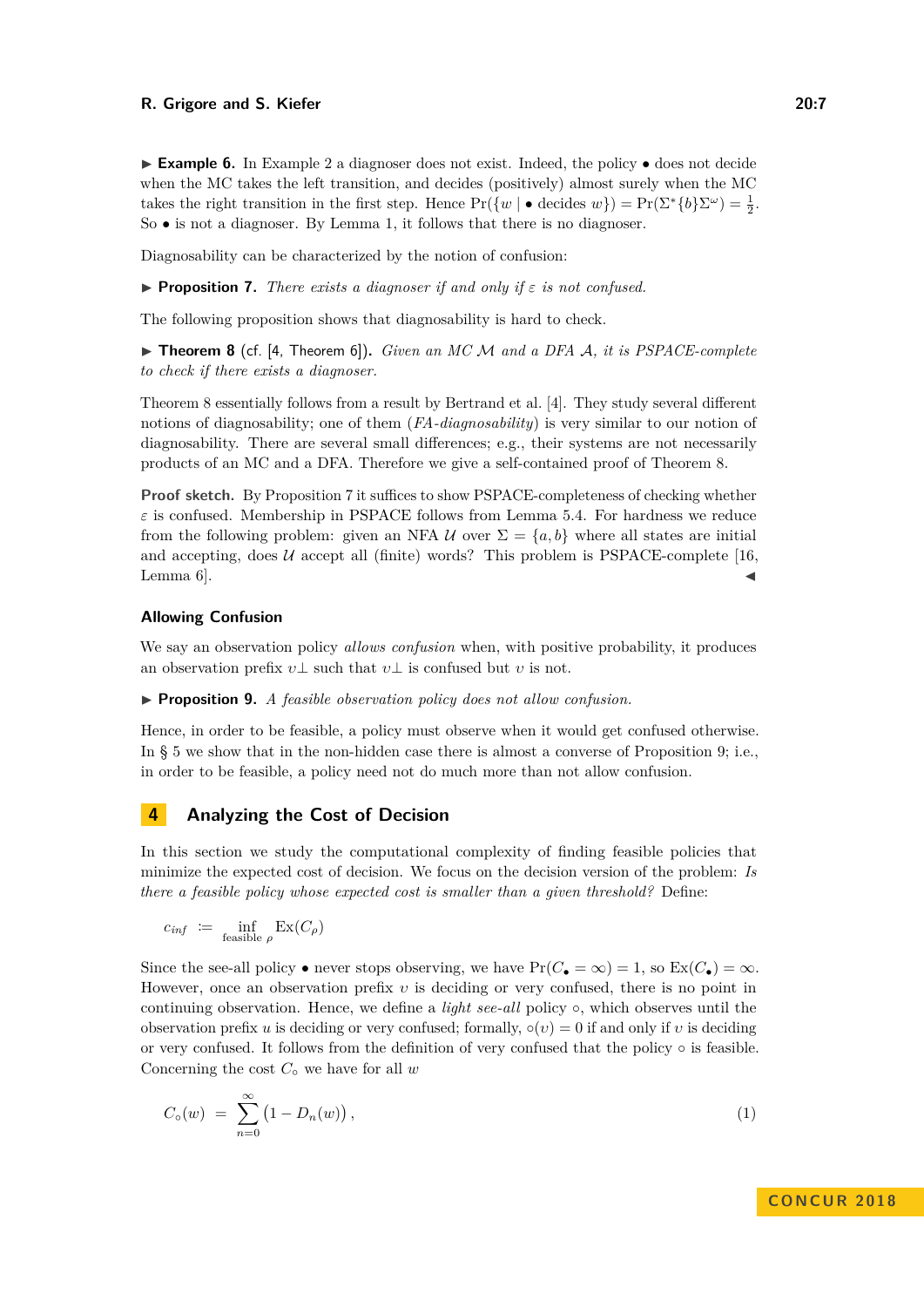where  $D_n(w) = 1$  if the length-*n* prefix of *w* is deciding or very confused, and  $D_n(w) = 0$ otherwise. The following results are proved in the full version of the paper, on [arXiv:](https://arxiv.org/abs/1806.06143)

- <span id="page-7-4"></span><span id="page-7-3"></span>**Example 10.** *If*  $\varepsilon$  *is finitary then*  $\operatorname{Ex}(C_{\circ})$  *is finite.*
- <span id="page-7-5"></span>**Lemma 11.** *Let*  $\rho$  *be a feasible observation policy. If*  $\Pr(C_{\rho} < \infty) = 1$  *then*  $\varepsilon$  *is finitary.*
- <span id="page-7-6"></span>**Proposition 12.**  $c_{inf}$  *is finite if and only if*  $\varepsilon$  *is finitary.*
- <span id="page-7-0"></span> $\triangleright$  **Proposition 13.** *If a diagnoser exists then*  $c_{\text{inf}}$  *is finite.*
- ▶ **Theorem 14.** *It is PSPACE-complete to check if*  $c_{inf} < \infty$ *.*

Lemma [10](#page-7-3) holds because, in  $M \times A$ , a bottom strongly connected component is reached in expected finite time. Lemma [11](#page-7-4) says that a kind of converse holds for feasible policies. Proposition [12](#page-7-5) follows from Lemmas [10](#page-7-3) and [11.](#page-7-4) Proposition [13](#page-7-6) follows from Propositions [7](#page-6-1) and [12.](#page-7-5) To show Theorem [14,](#page-7-0) we use Proposition [12](#page-7-5) and adapt the proof of Theorem [8.](#page-6-0)

The main negative result of the paper is that one cannot compute *cinf* :

<span id="page-7-1"></span> $\triangleright$  **Theorem 15.** *It is undecidable to check if*  $c_{inf} < 3$ *, even when a diagnoser exists.* 

**Proof sketch.** By a reduction from the undecidable problem whether a given probabilistic automaton accepts some word with probability  $> \frac{1}{2}$ . The proof is somewhat complicated. In fact, in the full version of the paper [\(arXiv\)](https://arxiv.org/abs/1806.06143) we give two versions of the proof: a short incorrect one (with the correct main idea) and a long correct one.

## <span id="page-7-2"></span>**5 The Non-Hidden Case**

Now we turn to positive results. In the rest of the paper we assume that the MC  $M$  is non-hidden, i.e., there exists a function  $\overrightarrow{\cdot}$ :  $\Sigma \rightarrow S$  such that  $M(a)(s, s') > 0$  implies  $s' = \overrightarrow{a}$ . We extend  $\Rightarrow$  to finite words so that  $\overrightarrow{ua} = \overrightarrow{a}$ . We write  $s \stackrel{u}{\rightarrow}$  to indicate that there is *s'* with  $M(u)(s, s') > 0$ .

<span id="page-7-7"></span>► Example 16. Consider the following non-hidden MC and DFA:



*B*<sub>0</sub> is the initial belief. The beliefs *B*<sub>0</sub> and *B*<sub>1</sub> are not confused: indeed,  $\Delta(B_1, b) = \{(\overrightarrow{b}, q_0)\}$ is negatively deciding, and  $\Delta(B_1, a) = \{(\vec{a}, f)\}\$ is positively deciding. The belief  $B_2$  is confused, as there is no  $i \in \mathbb{N}$  for which  $\Delta(B_2, b^i)$  is deciding. Finally,  $B_3$  is very confused.

We will show that in the non-hidden case there always exists a diagnoser (Lemma [23\)](#page-9-0). It follows that feasible policies need to decide almost surely and, by Proposition [13,](#page-7-6) that *cinf* is finite. We have seen in Proposition [9](#page-6-2) that feasible policies do not allow confusion. In this section we construct policies that procrastinate so much that they avoid confusion just barely. We will see that such policies have an expected cost that comes arbitrarily close to  $c_{inf}$ .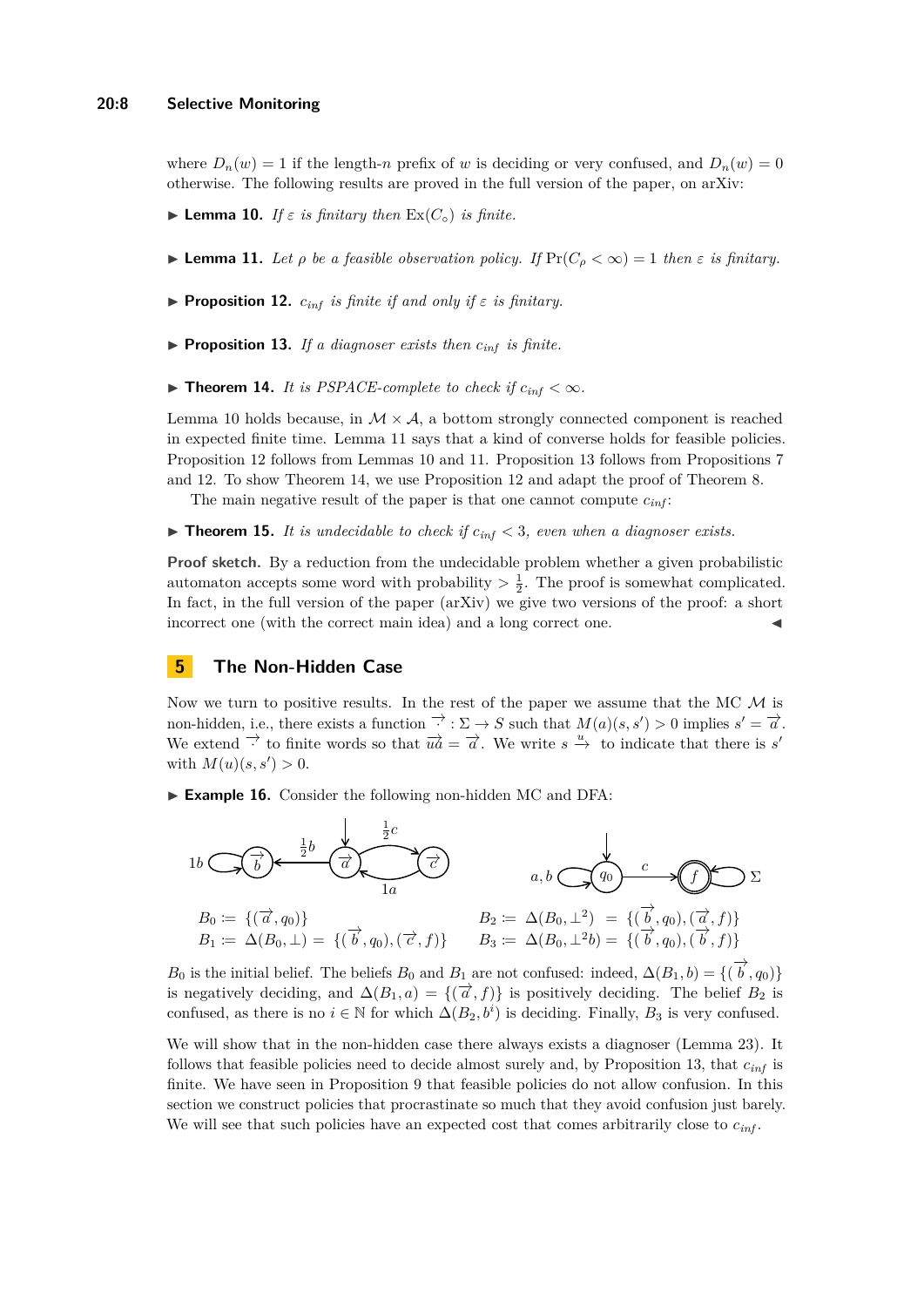#### **Language Equivalence**

We characterize confusion by language equivalence in a certain DFA. Consider the belief NFA  $\beta$ . In the non-hidden case, if we disallow  $\perp$ -transitions then  $\beta$  becomes a DFA  $\beta'$ . For  $\mathcal{B}'$  we define a set of accepting states by  $F_{\mathcal{B}'} := \{(s,q) | \Pr_s(L_q) = 1\}.$ 

<span id="page-8-1"></span> $\blacktriangleright$  **Example 17.** For the previous example, a part of the DFA  $\beta'$  looks as follows:

$$
\underbrace{\left(\overrightarrow{b},q_0\right)}\leftarrow\underbrace{\left(\overrightarrow{a},q_0\right)}\xrightarrow{c}\underbrace{\left(\overrightarrow{c},f\right)}\xrightarrow{c}\underbrace{\left(\overrightarrow{a},f\right)}\xrightarrow{b}\underbrace{\left(\overrightarrow{b},f\right)}\xrightarrow{b}
$$

States that are unreachable from  $(\overrightarrow{a}, q_0)$  are not drawn here.

We associate with each  $(s, q)$  the language  $L_{s,q} \subseteq \Sigma^*$  that  $\mathcal{B}'$  accepts starting from initial state  $(s, q)$ . We call  $(s, q)$ ,  $(s', q')$  *language equivalent*, denoted by  $(s, q) \approx (s', q')$ , when  $L_{s,q} = L_{s',q'}$ .

<span id="page-8-3"></span>**► Lemma 18.** *One can compute the relation*  $\approx$  *in polynomial time.* 

**Proof.** For any  $(s, q)$  one can use standard MC algorithms to check in polynomial time if  $Pr_s(L_q) = 1$  (using a graph search in the composition  $\mathcal{M} \times \mathcal{A}$ , as in the proof of Lemma [5.](#page-5-0)3). Language equivalence in the DFA  $\mathcal{B}'$  can be computed in polynomial time by minimization.

We call a belief  $B \subseteq S \times Q$  *settled* when all  $(s, q) \in B$  are language equivalent.

<span id="page-8-2"></span>**► Lemma 19.** *A belief*  $B \subseteq S \times Q$  *is confused if and only if there is*  $a \in \Sigma$  *such that*  $\Delta(B, a)$ *is not settled.*

It follows that one can check in polynomial time whether a given belief is confused. We generalize this fact in Lemma [22](#page-8-0) below.

**Example 20.** In Example [16](#page-7-7) the belief  $B_3$  is not settled. Indeed, from the DFA in Example [17](#page-8-1) we see that  $L_{\vec{b},q_0} = \emptyset \neq \{b\}^* = L_{\vec{b},f}$ . Since  $B_3 = \Delta(B_2, b)$ , by Lemma [19,](#page-8-2) the belief  $B_2$  is confused.

## **Procrastination**

For a belief  $B \subseteq S \times Q$  and  $k \in \mathbb{N}$ , if  $\Delta(B, \perp^k)$  is confused then so is  $\Delta(B, \perp^{k+1})$ . We define:

 $c\text{ras}(B) := \sup\{k \in \mathbb{N} \mid \Delta(B, \perp^k) \text{ is not confused}\}\in \mathbb{N} \cup \{-1, \infty\}$ 

We set  $cras(B) := -1$  if *B* is confused. We may write  $cras(s, q)$  for  $cras({(s, q)}).$ 

► **Example 21.** In Example [16](#page-7-7) we have  $cras(B_0) = cras(\vec{\alpha}, q_0) = 1$  and  $cras(B_1) = 0$  and  $\vec{cos}(B_2) = \text{c} \cdot \vec{cos}(B_3) = -1$  and  $\text{c} \cdot \vec{cos}(\vec{b}, q_0) = \text{c} \cdot \vec{cos}(\vec{a}, f) = \infty$ .

<span id="page-8-0"></span> $\blacktriangleright$  **Lemma 22.** *Given a belief B, one can compute cras(B) in polynomial time. Further, if cras*(*B*) *is finite then*  $cras(B) < |S|^2 \cdot |Q|^2$ .

**Proof.** Let  $k \in \mathbb{N}$ . By Lemma [19,](#page-8-2)  $\Delta(B, \perp^k)$  is confused if and only if:

$$
\exists a. \exists (s, q), (t, r) \in \Delta(B, \perp^k) : s \xrightarrow{a} t \xrightarrow{a} (\overrightarrow{a}, \delta(q, a)) \not\approx (\overrightarrow{a}, \delta(r, a))
$$

This holds if and only if there is  $B_2 \subseteq B$  with  $|B_2| \leq 2$  such that:

 $\exists a.\ \exists (s,q),(t,r) \in \Delta(B_2,\perp^k): s \xrightarrow{a} , t \xrightarrow{a} , (\overrightarrow{a},\delta(q,a)) \not\approx (\overrightarrow{a},\delta(r,a))$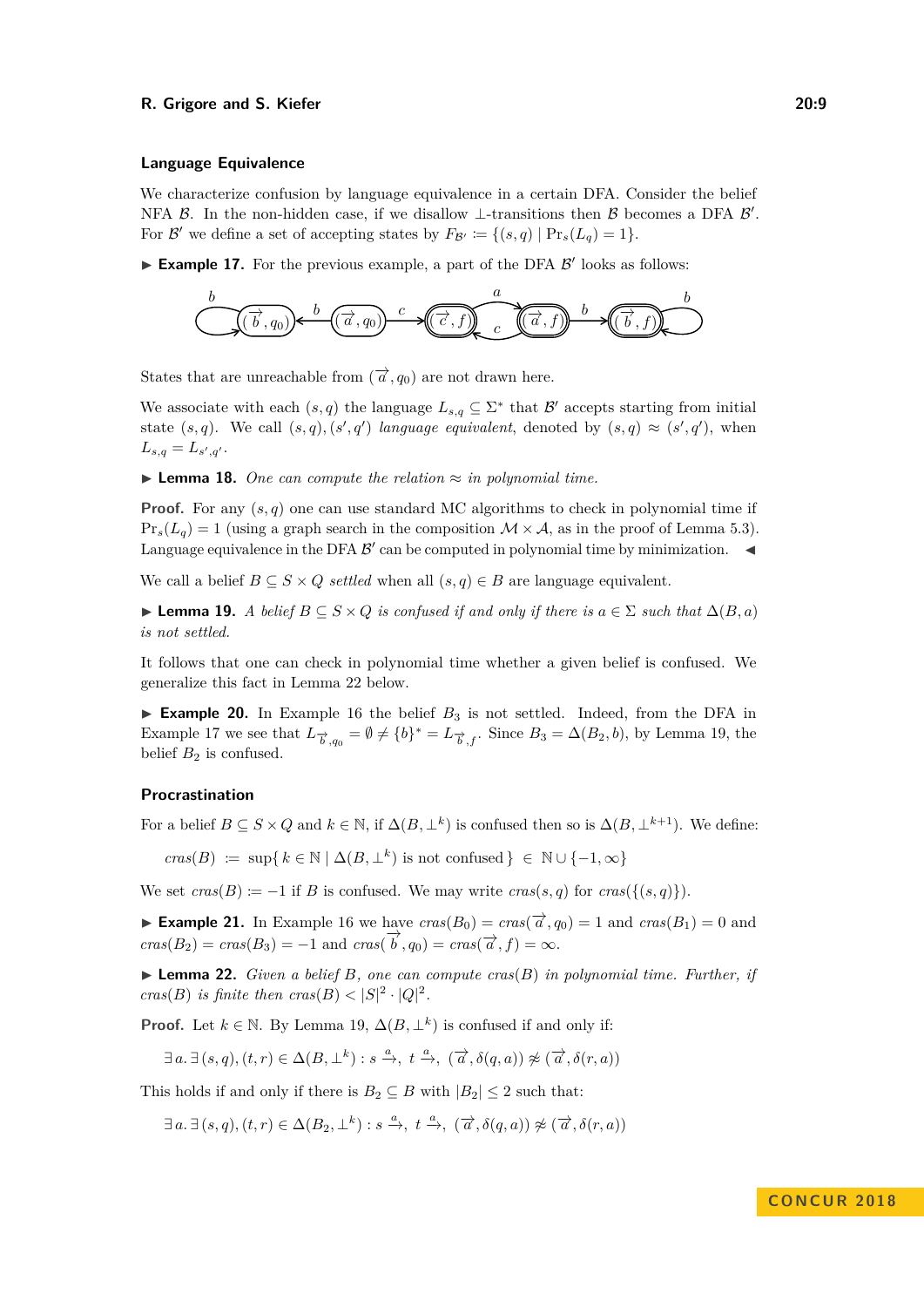Let *G* be the directed graph with nodes in  $S \times Q \times S \times Q$  and edges

 $((s, q, t, r), (s', q', t', r')$ ))  $\iff$   $\Delta({{(s,q),(t,r)}},\bot) \supseteq {(s',q'),(t',r')}$ .

Also define the following set of nodes:

 $U \coloneqq \{ (s, q, t, r) \mid \exists a : s \xrightarrow{a} , t \xrightarrow{a} , (\overrightarrow{a}, \delta(q, a)) \not\approx (\overrightarrow{a}, \delta(r, a)) \}$ 

By Lemma [18](#page-8-3) one can compute *U* in polynomial time. It follows from the argument above that  $\Delta(B, \perp^k)$  is confused if and only if there are  $(s, q), (t, r) \in B$  such that there is a length-*k* path in *G* from  $(s, q, t, r)$  to a node in *U*. Let  $k \leq |S \times Q \times S \times Q|$  be the length of the shortest such path, and set  $k := \infty$  if no such path exists. Then k can be computed in polynomial time by a search of the graph *G*, and we have  $cras(B) = k - 1$ .

## **The Procrastination Policy**

For any belief *B* and any observation prefix *υ*, the language equivalence classes represented in  $\Delta(B, v)$  depend only on *v* and the language equivalence classes in *B*. Therefore, when tracking beliefs along observations, we may restrict *B* to a single representative of each equivalence class. We denote this operation by  $B\downarrow$ . A belief *B* is settled if and only if  $|B\downarrow| \leq 1$ .

A *procrastination policy*  $\rho_{pro}(K)$  is parameterized with (a large)  $K \in \mathbb{N}$ . Define (and precompute)  $k(s, q) := min\{K, cras(s, q)\}\$ for all  $(s, q)$ . We define  $\rho_{pro}(K)$  by the following monitor that implements it:

- 1.  $i := 0$
- **2.** while  $(s_i, q_i)$  is not deciding:
	- **a.** skip  $k(s_i, q_i)$  observations, then observe a letter  $a_i$
	- $\mathbf{b.} \ \{(s_{i+1}, q_{i+1})\} \coloneqq \Delta((s_i, q_i), \bot^{k(s_i, q_i)} a_i)\downarrow;$
	- **c.**  $i := i + 1$ ;
- **3.** output yes/no decision

It follows from the definition of *cras* and Lemma [19](#page-8-2) that  $\Delta((s_i, q_i), v_i)$  is indeed a singleton for all *i*. We have:

<span id="page-9-0"></span>**► Lemma 23.** *For all*  $K \in \mathbb{N}$  *the procrastination policy*  $\rho_{pro}(K)$  *is a diagnoser.* 

**Proof.** For a non-hidden MC  $M$  and a DFA  $A$ , there is at most one successor for  $(s, q)$ on letter *a* in the belief NFA  $\beta$ , for all  $s, q, a$ . Then, by Lemma [19,](#page-8-2) singleton beliefs are not confused, and in particular the initial belief  $B_0$  is not confused. By Lemma [4.](#page-5-1)4,  $\varepsilon$  is not confused, which means that  $Pr({\{u \mid u \text{ deciding }\}) = Pr(\varepsilon) = 1.}$  Since almost surely a deciding word *u* is produced and since  $\Delta(B_0, u) \subseteq \Delta(B_0, v)$  whenever  $u \sim v$ , it follows that eventually an observation prefix *v* is produced such that  $\Delta(B_0, v)$  contains a deciding pair  $(s, q)$ . But, as remarked above,  $\Delta(B_0, v)$  is settled, so it is deciding.

## **The Procrastination MC**  $\mathcal{M}_{pro}(K)$

The policy  $\rho_{pro}(K)$  produces a (random, almost surely finite) word  $a_1 a_2 \cdots a_n$  with  $n =$  $C_{\rho_{pro}(K)}$ . Indeed, the observations that  $\rho_{pro}(K)$  makes can be described by an MC. Recall that we have previously defined a composition MC  $\mathcal{M} \times \mathcal{A} = (S \times Q, \Sigma, M', (s_0, q_0))$ . Now define an MC  $\mathcal{M}_{pro}(K) := (S \times Q, \Sigma \cup \{\$\}, M_{pro}(K), (s_0, q_0))$  where  $\$\notin \Sigma$$  is a fresh letter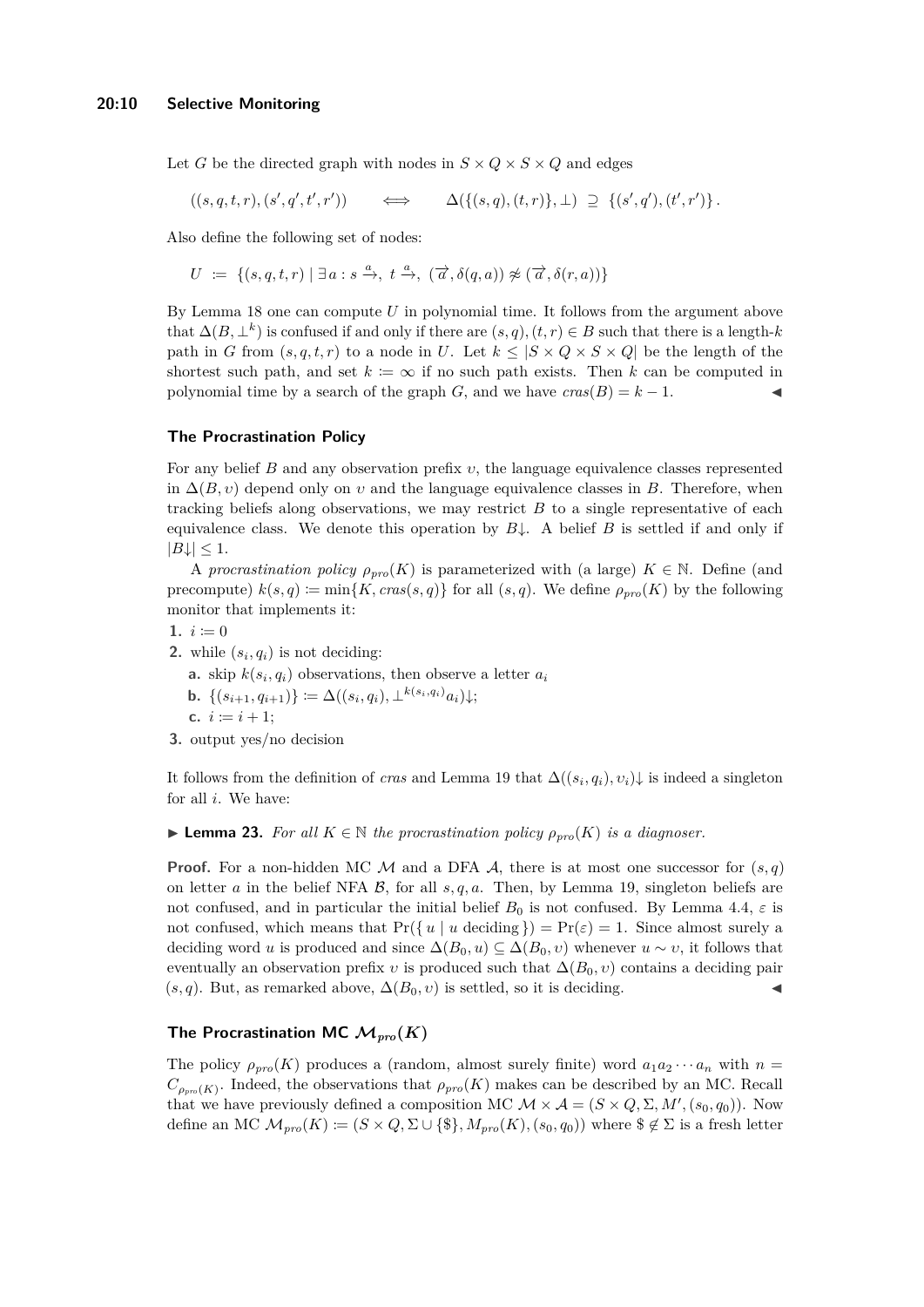and the transitions are as follows: when  $(s, q)$  is deciding then  $M_{pro}(K)(\text{F})((s, q), (s, q)) := 1$ , and when  $(s, q)$  is not deciding then

$$
M_{pro}(K)(a)\big((s,q),(\overrightarrow{a},q')\big) \; \coloneqq \; \Big(M'(\bot)^{k(s,q)}M'(a)\Big) \, \big((s,q),(\overrightarrow{a},q')\big)\,,
$$

where the matrix  $M'(\perp) := \sum_a M'(a)$  is powered by  $k(s, q)$ . The MC  $\mathcal{M}_{pro}(K)$  may not be non-hidden, but could be made non-hidden by (i) collapsing all language equivalent  $(s, q_1), (s, q_2)$  in the natural way, and (ii) redirecting all \$-labelled transition to a new state  $\overrightarrow{\$}$  that has a self-loop. In the understanding that  $\$\$\cdots$$  indicates 'decision made', the probability distribution defined by the MC  $\mathcal{M}_{prp}(K)$  coincides with the probability distribution on sequences of non- $\perp$  observations made by  $\rho_{\text{pro}}(K)$ .

► **Example 24.** For Example [16](#page-7-7) the MC  $\mathcal{M}_{pro}(K)$  for  $K \geq 1$  is as follows:



Here the lower number in a state indicate the *cras* number. The left state is negatively deciding, and the right state is positively deciding. The policy  $\rho_{pro}(K)$  skips the first observation and then observes either *b* or *a*, each with probability  $\frac{1}{2}$ , each leading to a deciding belief.

#### **Maximal Procrastination is Optimal**

The following lemma states, loosely speaking, that when a belief  $\{(s,q)\}\$  with  $cras(s,q) = \infty$ is reached and *K* is large, then a single further observation is expected to suffice for a decision.

<span id="page-10-0"></span> $\blacktriangleright$  **Lemma 25.** *Let*  $c(K, s, q)$  *denote the expected cost of decision under*  $\rho_{pro}(K)$  *starting in* (*s, q*). For each  $\varepsilon > 0$  there exists  $K \in \mathbb{N}$  such that for all  $(s, q)$  with  $cras(s, q) = \infty$  we have  $c(K, s, q) \leq 1 + \varepsilon$ *.* 

**Proof sketch.** The proof is a quantitative version of the proof of Lemma [23.](#page-9-0) The singleton belief  $\{(s,q)\}\$ is not confused. Thus, if K is large then with high probability the belief  $B \coloneqq \Delta(\{(s,q)\}, \perp^K a)$  (for the observed next letter *a*) contains a deciding pair  $(s', q')$ . But if  $cras(s, q) = \infty$  then, by Lemma [19,](#page-8-2) *B* is settled, so if *B* contains a deciding pair then *B* is deciding.

► **Example 26.** Consider the following variant of the previous example:



The MC  $\mathcal{M}_{pro}(K)$  for  $K \geq 0$  is as follows: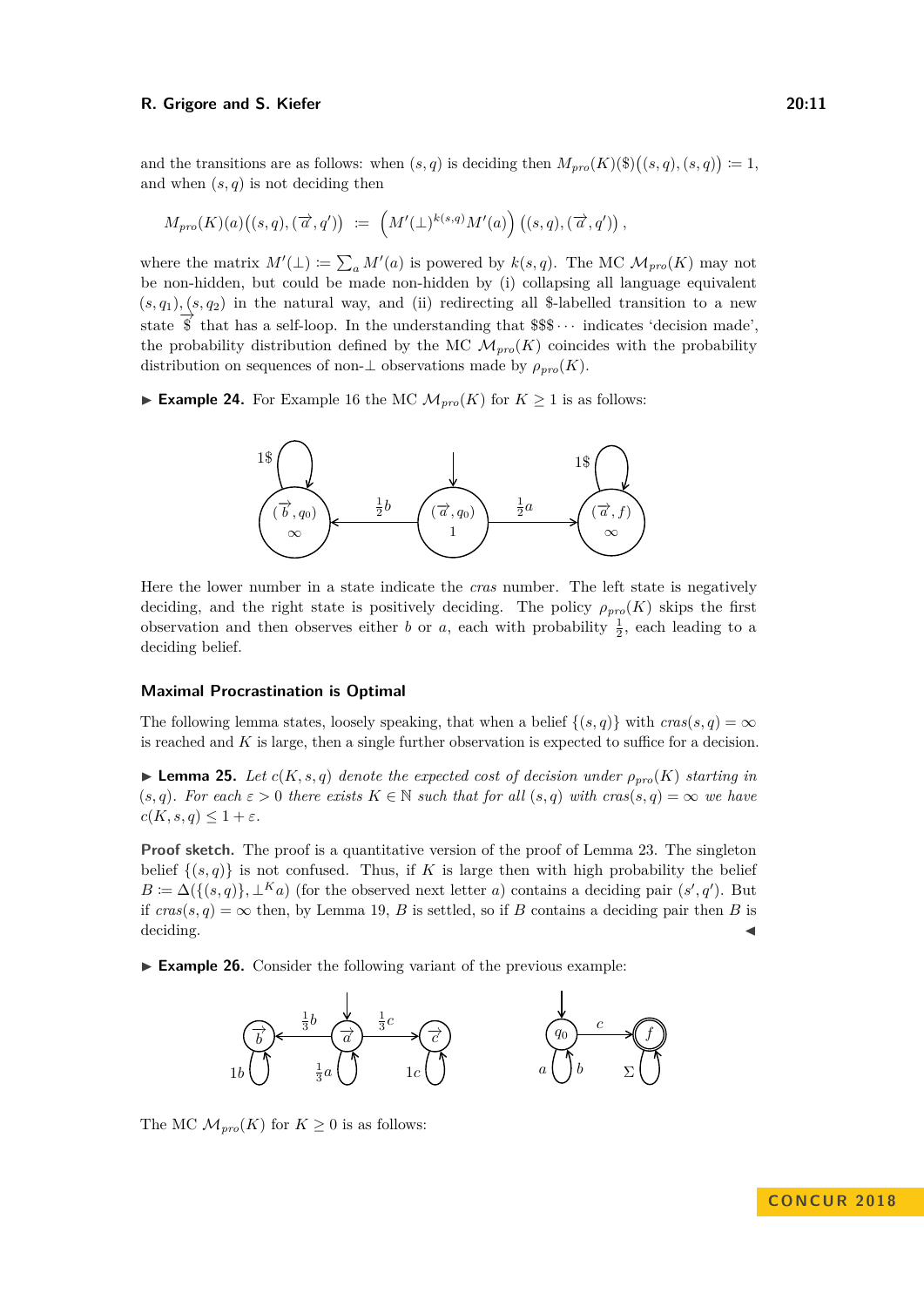

The left state is negatively deciding, and the right state is positively deciding. We have  $c(K, \vec{b}, q_0) = c(K, \vec{c}, f) = 0$  and  $c(K, \vec{a}, q_0) = 1/(1 - (\frac{1}{3})^{K+1}).$ 

<span id="page-11-0"></span>Now we can prove the main positive result of the paper:

**Find 17.** For any feasible policy  $\rho$  there is  $K \in \mathbb{N}$  such that:

 $\operatorname{Ex}(C_{\rho_{nm}(K)}) \leq \operatorname{Ex}(C_{\rho})$ 

**Proof sketch.** Let  $\rho$  be a feasible policy. We choose  $K > |S|^2 \cdot |Q|^2$ , so, by Lemma [22,](#page-8-0)  $\rho_{pro}(K)$  coincides with  $\rho_{pro}(\infty)$  until time, say,  $n_{\infty}$  when  $\rho_{pro}(K)$  encounters a pair  $(s, q)$ with  $cras(s, q) = \infty$ . (The time  $n_{\infty}$  may, with positive probability, never come.) Let us compare  $\rho_{pro}(K)$  with  $\rho$  up to time  $n_{\infty}$ . For  $n \in \{0, \ldots, n_{\infty}\}\)$ , define  $v_{pro}(n)$  and  $v_{\rho}(n)$  as the observation prefixes obtained by  $\rho_{pro}$  and  $\rho$ , respectively, after *n* steps. Write  $\ell_{pro}(n)$  and  $\ell_{\rho}(n)$  for the number of non-⊥ observations in  $v_{pro}(n)$  and  $v_{\rho}(n)$ , respectively. For beliefs *B*, *B*<sup> $\prime$ </sup> we write  $B \preceq B'$  when for all  $(s, q) \in B$  there is  $(s', q') \in B'$  with  $(s, q) \approx (s', q')$ . One can show by induction that we have for all  $n \in \{0, \ldots, n_{\infty}\}$ :

$$
\ell_{pro}(n) \le \ell_{\rho}(n) \quad \text{ and } \quad (\Delta(B_0, v_{pro}(n)) \le \Delta(B_0, v_{\rho}(n)) \quad \text{or} \quad \ell_{pro}(n) < \ell_{\rho}(n))
$$

If time  $n_{\infty}$  does not come then the inequality  $\ell_{pro}(n) \leq \ell_{\rho}(n)$  from above suffices. Similarly, if at time  $n_{\infty}$  the pair  $(s, q)$  is deciding, we are also done. If after time  $n_{\infty}$  the procrastination policy  $\rho_{pro}(K)$  observes at least one more letter then  $\rho$  also observes at least one more letter. By Lemma [25,](#page-10-0) one can choose *K* large so that for *ρpro*(*K*) one additional observation probably suffices. If it is the case that  $\rho$  almost surely observes only one letter after  $n_{\infty}$ , then  $\rho_{pro}(K)$  also needs only one more observation, since it has observed at time  $n_{\infty}$ .

It follows that, in order to compute  $c_{inf}$ , it suffices to analyze  $\text{Ex}(C_{\rho_{pro}(K)})$  for large K. This leads to the following theorem:

<span id="page-11-1"></span> $\triangleright$  **Theorem 28.** *Given a non-hidden MC M and a DFA A, one can compute*  $c_{inf}$  *in polynomial time.*

**Proof.** For each  $(s,q)$  define  $c(K,s,q)$  as in Lemma [25,](#page-10-0) and define  $c(s,q)$  := lim<sub>K→∞</sub>  $c(K, s, q)$ . By Lemma [25,](#page-10-0) for each non-deciding  $(s, q)$  with  $cras(s, q) = \infty$  we have  $c(s, q) = 1$ . Hence the  $c(s, q)$  satisfy the following system of linear equations where some coefficients come from the procrastination MC  $\mathcal{M}_{pro}(\infty)$ :

$$
c(s,q) = \begin{cases} 0 & \text{if } (s,q) \text{ is deciding} \\ 1 & \text{if } (s,q) \text{ is not deciding and } cras(s,q) = \infty \\ 1 + c'(s,q) & \text{otherwise} \end{cases}
$$

$$
c'(s,q) = \sum_{a} \sum_{q'} M_{pro}(\infty)((s,q), (\vec{a}, q')) \cdot c(\vec{a}, q') \quad \text{if } cras(s,q) < \infty
$$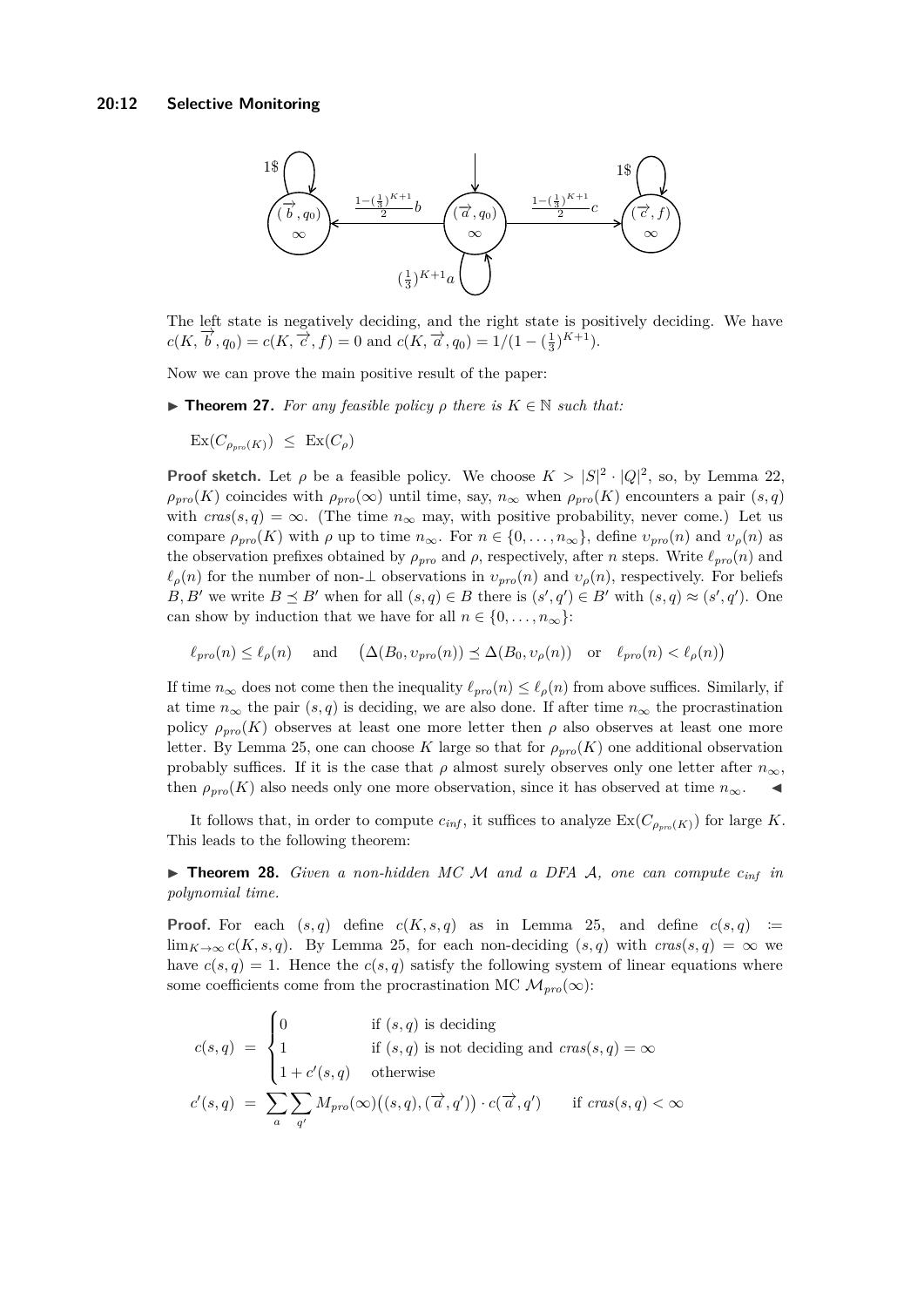By solving the system one can compute  $c(s_0, q_0)$  in polynomial time. We have:

$$
c_{\text{inf}} = \inf_{\text{feasible } \rho} \operatorname{Ex}(C_{\rho}) \stackrel{\text{Thm27}}{=} \lim_{K \to \infty} \operatorname{Ex}(C_{\rho_{\text{pro}}(K)}) = c(s_0, q_0)
$$

Hence one can compute  $c_{inf}$  in polynomial time.

## **6 Empirical Evaluation of the Expected Optimal Cost**

We have shown that maximal procrastination is optimal in the non-hidden case (Theorem [27\)](#page-11-0). However, we have not shown *how much* better the optimal policy is than the see-all baseline. It appears difficult to answer this question analytically, so we address it empirically. We implemented our algorithms in a fork of the Facebook Infer static analyzer [\[8\]](#page-14-4), and applied them to 11 open-source projects, totaling 80 thousand Java methods. We found that in *>* 90% of cases the maximally procrastinating monitor is trivial and thus the optimal cost is 0, because Infer decides statically if the property is violated. In the remaining cases, we found that the optimal cost is roughly half of the see-all cost, but the variance is high.

**Design.** Our setting requires a DFA and an MC representing, respectively, a program property and a program. For this empirical estimation of the expected optimal cost, the DFA is fixed, the MC shape is the symbolic flowgraph of a real program, and the MC probabilities are sampled from Dirichlet distributions.

The DFA represents the following property: 'there are no two calls to *next* without an intervening call to *hasNext*'. To understand how the MC shape is extracted from programs, some background is needed. Infer [\[8,](#page-14-4) [9\]](#page-14-5) is a static analyzer that, for each method, infers several preconditions and, attached to each precondition, a symbolic path. For a simple example, consider a method whose body is 'if  $(b) x.next()$ ; if  $(lb) x.next()$ . Infer would generate two preconditions for it,  $b$  and  $\neg b$ . In each of the two attached symbolic paths, we can see that *next* is not called twice, which we would not notice with a control flowgraph. The symbolic paths are inter-procedural. If a method *f* calls a method *g*, then the path of *f* will link to a path of *g* and, moreover, it will pick one of the paths of *g* that corresponds to what is currently known at the call site. For example, if  $g(b)$  is called from a state in which  $\neg b$  holds, then Infer will select a path of *q* compatible with the condition  $\neg b$ .

The symbolic paths are finite because abstraction is applied, including across mutually recursive calls. But, still, multiple vertices of the symbolic path correspond to the same vertex of the control flowgraph. For example, Infer may go around a for-loop five times before noticing the invariant. By coalescing those vertices of the symbolic path that correspond to the same vertex of the control flowgraph we obtain an *SFG (symbolic flowgraph)*. We use such SFGs as the skeleton of MCs. Intuitively, one can think of SFGs as inter-procedural control flowgraphs restricted based on semantic information. Vertices correspond to locations in the program text, and transitions correspond to method calls or returns. Transition probabilities should then be interpreted as a form of static branch prediction. One could learn these probabilities by observing many runs of the program on typical input data, for example by using the Baum–Welch algorithm [\[17\]](#page-15-8). Instead, we opt to show that the improvement in expected observation cost is robust over a wide range of possible transition probabilities, which we do by drawing several samples from Dirichlet distributions. Besides, recall that the (optimal) procrastination policy does not depend on transition probabilities.

Once we have a DFA and an MC we compute their product. In some cases, it is clear that the product is empty or universal. These are the cases in which we can give the verdict right away, because no observation is necessary. We then focus on the non-trivial cases.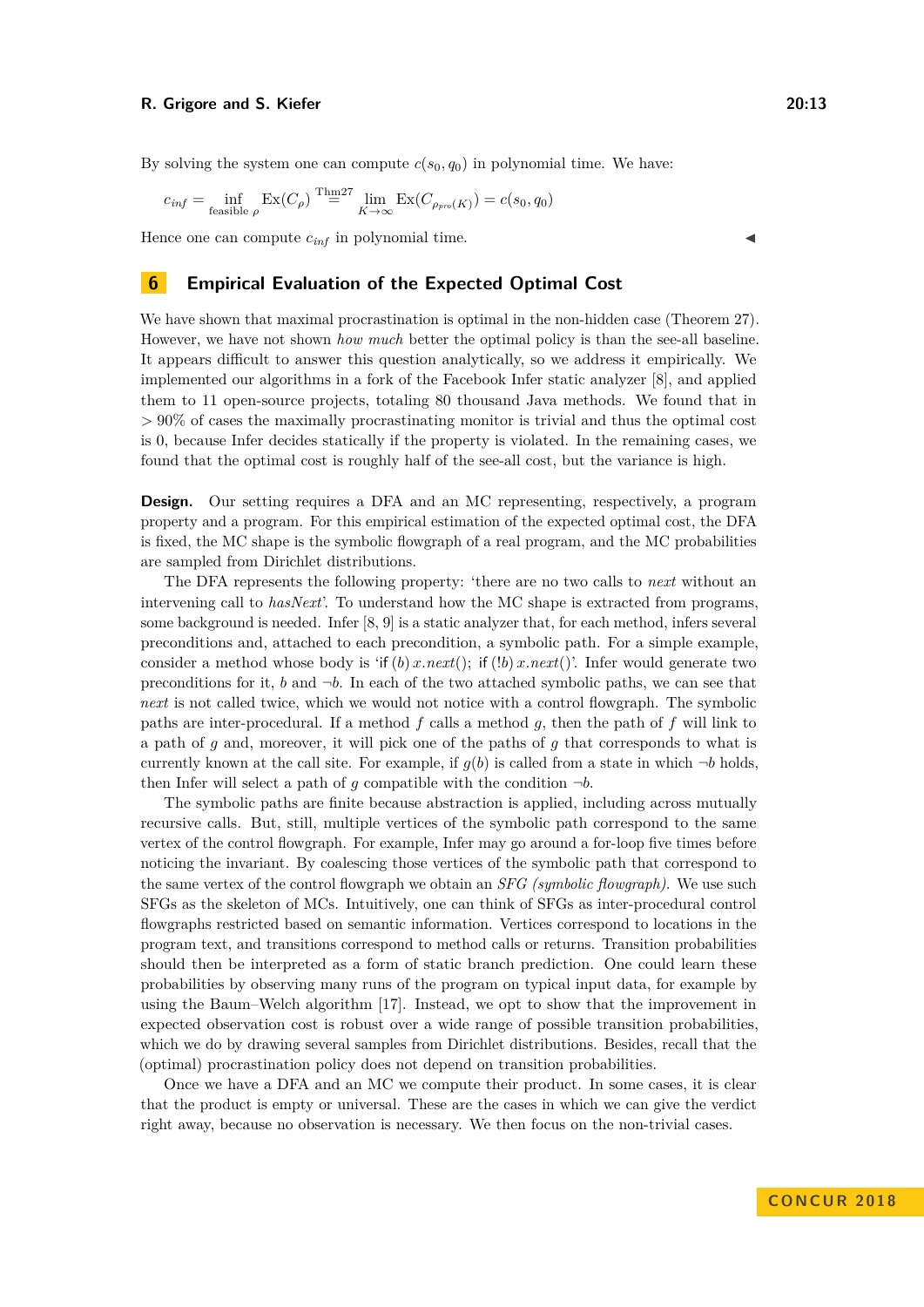#### **20:14 Selective Monitoring**

|                       | Project Size |             |       | Monitors |          |          | $c_{inf}/\text{Ex}(C_{\circ})$ |      |
|-----------------------|--------------|-------------|-------|----------|----------|----------|--------------------------------|------|
| Name                  | Methods      | <b>SFGs</b> | LOC   | Count    | Avg-Size | Max-Size | Med                            | GAvg |
| tomcat                | 26K          | 52K         | 946K  | 343      | 69       | 304      | 0.53                           | 0.50 |
| okhttp                | 3K           | 6K          | 49K   | 110      | 263      | 842      | 0.46                           | 0.42 |
| dubbo                 | 8K           | 16K         | 176K  | 91       | 111      | 385      | 0.53                           | 0.51 |
| jadx                  | 4K           | 9K          | 48K   | 204      | 96       | 615      | 0.58                           | 0.50 |
| RxJava                | 12K          | 45K         | 192K  | 83       | 41       | 285      | 0.52                           | 0.53 |
| guava                 | 22K          | 43K         | 1218K | 1126     | 134      | 926      | 0.41                           | 0.41 |
| clojure               | 5К           | 19K         | 66K   | 219      | 120      | 767      | 0.44                           | 0.44 |
| AndroidUtilCode       | 3K           | 7K          | 436K  | 39       | 89       | 288      | 0.66                           | 0.58 |
| leakcanary            | 1К           | 1К          | 11K   | 12       | 79       | 268      | 0.66                           | 0.59 |
| $dee$ eplearning4 $i$ | 21K          | 40K         | 408K  | 262      | 51       | 341      | 0.58                           | 0.58 |
| fastison              | 2K           | 7K          | 47K   | 204      | 63       | 597      | 0.59                           | 0.53 |

<span id="page-13-0"></span>**Table 1** Reduction in expected observation cost, on real-world data. Each SFG (symbolic flowgraph) corresponds to one inferred precondition of a method. The size of monitors is measured in number of language equivalence classes. ( $LOC = lines$  of code;  $GAvg = geometric$  average.)

For non-trivial  $MC \times DFA$  products, we compute the expected cost of the light see-all policy  $Ex(C<sub>o</sub>)$ , which observes all letters until a decision is made and then stops. We can do so by using standard algorithms [\[2,](#page-14-6) Chapter 10.5]. Then, we compute  $\mathcal{M}_{pro}$ , which we use to compute the expected observation cost *cinf* of the procrastination policy (Theorem [28\)](#page-11-1). Recall that in order to compute  $\mathcal{M}_{pro}$ , one needs to compute the *cras* function, and also to find language equivalence classes. Thus, computing  $\mathcal{M}_{pro}$  entails computing all the information necessary for implementing a procrastinating monitor.

**Methodology.** We selected 11 Java projects among those that are most forked on GitHub. We ran Infer on each of these projects. From the inferred specifications, we built SFGs and monitors that employ light see-all policies and maximal procrastination policies. From these monitors, we computed the respective expected costs, solving the linear systems using Gurobi [\[12\]](#page-15-9). Our implementation is in a fork of Infer, on GitHub.

**Results.** The results are given in Table [1.](#page-13-0) We first note that the number of monitors is much smaller than the number of methods, by a factor of 10 or 100. This is because in most cases we are able to determine the answer statically, by analyzing the symbolic paths produced by Infer. The large factor should not be too surprising: we are considering a fixed property about iterators, not all Java methods use iterators, and, when they do, it is usually easy to tell that they do so correctly. Still, each project has a few hundred monitors, which handle the cases that are not so obvious.

We note that  $\frac{c_{inf}}{Ex(C_{\circ})} \approx 0.5$ . The table supports this by presenting the median and the geometric average, which are close to each-other; the arithmetic average is also close. There is, however, quite a bit of variation from monitor to monitor, as shown in Figure [1.](#page-14-7) We conclude that selective monitoring has the potential to significantly reduce the overhead of runtime monitoring.

## **7 Future Work**

In this paper we required policies to be feasible, which means that our selective monitors are as precise as non-selective monitors. One may relax this and study the tradeoff between efficiency (skipping even more observations) and precision (probability of making a decision).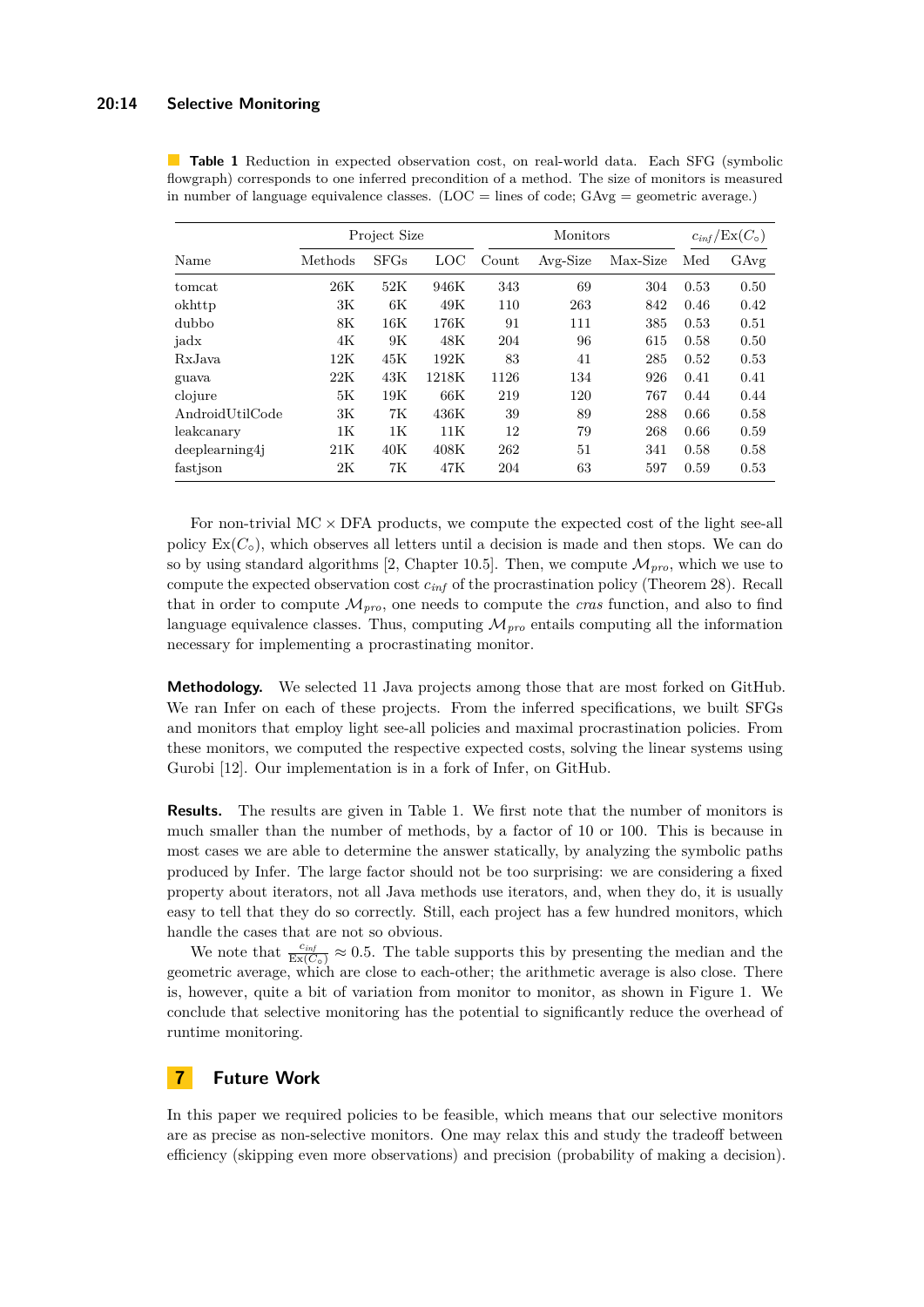<span id="page-14-7"></span>

L. **Figure 1** Empirical distribution of  $c_{inf}/\text{Ex}(C_{\circ})$ , across all projects.

Further, one could replace the diagnosability notion of this paper by other notions from the literature; one could investigate how to compute *cinf* for other classes of MCs, such as acyclic MCs; one could study the sensitivity of *cinf* to changes in transition probabilities; and one could identify classes of MCs for which selective monitoring helps and classes of MCs for which selective monitoring does not help.

A nontrivial extension to the formal model would be to include some notion of data, which is pervasive in practical specification languages used in runtime verification [\[13\]](#page-15-10). This would entail replacing the DFA with a more expressive device, such as a nominal automaton [\[7\]](#page-14-8), a symbolic automaton [\[10\]](#page-15-11), or a logic with data (e.g., [\[11\]](#page-15-12)). Alternatively, one could side-step the problem by using the slicing idea [\[18\]](#page-15-13), which separates the concern of handling data at the expense of a mild loss of expressive power. Finally, the monitors we computed could be used in a runtime verifier, or even in session type monitoring where the setting is similar [\[6\]](#page-14-9).

### **References**

- <span id="page-14-0"></span>**1** Matthew Arnold, Martin T. Vechev, and Eran Yahav. QVM: an efficient runtime for detecting defects in deployed systems. In *OOPSLA*, 2008.
- <span id="page-14-6"></span>**2** C. Baier and J.-P. Katoen. *Principles of model checking*. MIT Press, 2008.
- <span id="page-14-1"></span>**3** Ezio Bartocci, Radu Grosu, Atul Karmarkar, Scott A. Smolka, Scott D. Stoller, Erez Zadok, and Justin Seyster. Adaptive runtime verification. In *RV*, 2012.
- <span id="page-14-2"></span>**4** N. Bertrand, S. Haddad, and E. Lefaucheux. Foundation of diagnosis and predictability in probabilistic systems. In *Proceedings of FSTTCS*, volume 29 of *LIPIcs*, pages 417–429, 2014.
- <span id="page-14-3"></span>**5** N. Bertrand, S. Haddad, and E. Lefaucheux. Accurate approximate diagnosability of stochastic systems. In *Proceedings of LATA*, pages 549–561. Springer, 2016.
- <span id="page-14-9"></span>**6** Laura Bocchi, Tzu-Chun Chen, Romain Demangeon, Kohei Honda, and Nobuko Yoshida. Monitoring networks through multiparty session types. *TCS*, 2017.
- <span id="page-14-8"></span>**7** Mikołaj Bojánczyk, Bartek Klin, and Sławomir Lasota. Automata theory in nominal sets. *LMCS*, 2014.
- <span id="page-14-4"></span>**8** C. Calcagno, D. Distefano, J. Dubreil, D. Gabi, P. Hooimeijer, M. Luca, P. O'Hearn, I. Papakonstantinou, J. Purbrick, and D. Rodriguez. Moving fast with software verification. In *NASA Formal Methods Symposium*, 2015.
- <span id="page-14-5"></span>**9** C. Calcagno, D. Distefano, P.W. O'Hearn, and H. Yang. Compositional shape analysis by means of bi-abduction. *JACM*, 2011.